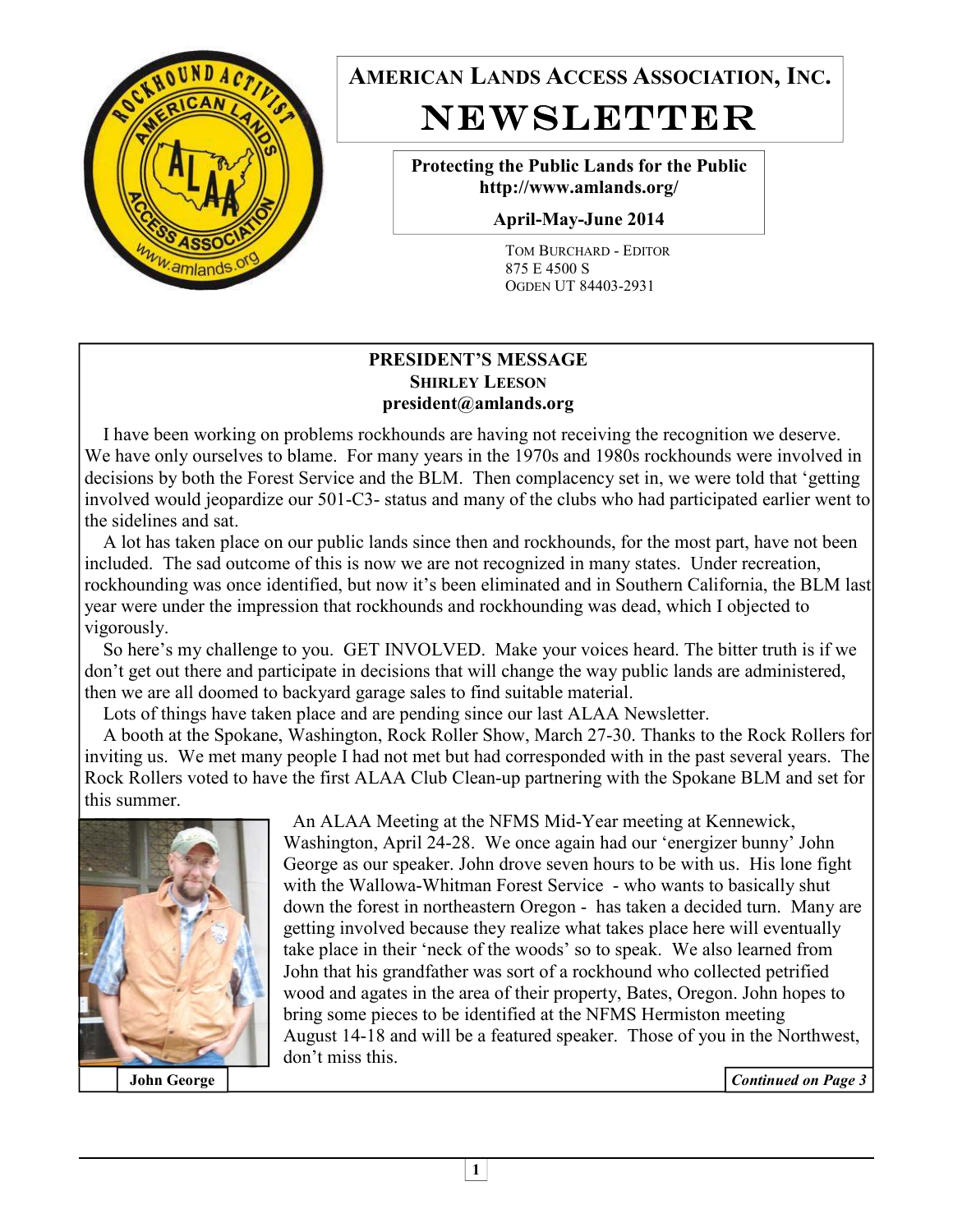# **ALAA MEMBERSHIP**

 Hi!! My name is Cheri George and I have been appointed Membership Chairman for ALAA. As you know our previous Membership Chairman Ruth Bailey had done a fine job and when she passed away, the job was taken over by Colleen McGann. Colleen is getting ready to retire from her paying job and needed someone to take over the job of Membership from her to ease that process.

 I am happy to be able to help out and hope you will be able to tolerate my occasional begging for more members. ALAA is important to me and to my



husband as we have enjoyed our forays out into the wilds to look for interesting rocks and to join friends who are doing the same.

 Many of our "Public Lands" are no longer "Public" there are lots of signs saying "Enjoy your Public Lands" but they don't really mean for us to touch it, to do that. They mean drive through, go 'oooh and aaah' but keep our bloody hands off. I am personally affronted by their audacity, and feel that the BLM as well as the Federal Government have no idea what they're dealing with. The Feds make a rule but then they sign the paper and file it away somewhere, all the while the Dept. of the Interior tells the BLM "just make it up as you go along", at least that is how it feels to me. There are people out there who have filed claims on land to do their mining and metal detecting and looking for just that special something, even they are being pushed around. If a claimant can't search on their own claim, what can they do?

 We have to keep fighting the powers that be and keep writing to our Congressmen and stating our case. We have to keep on going and never give up. After all, these are "OUR PUBLIC LANDS".

 As a member of ALAA you can help by spreading the word and urging your friends and acquaintances to join ALAA. The membership fee is small, and every little bit helps us keep our program going. You will find a membership form on our website at **www.amlands.org** print out several and pass them out.



### **TABLE OF CONTENTS**

| TREASURED LANDSCAPES - Continued <b>CONSTRAINING</b> 5   |
|----------------------------------------------------------|
| TREASURED LANDSCAPES - Continued <b>With CONSTRESS</b>   |
| TREASURED LANDSCAPES - Continued <b>With Continues</b> 7 |
|                                                          |
| GLENN LEE & JOYCE HANSCHU - IN MEMORIAM ······· 8        |
| SPOKANE ROCK ROLLERS - CLEAN UP PLAN  9                  |
|                                                          |
|                                                          |

| <b>GRASSLANDS WILDERNESS - A DIRE WARNING ··········· 10</b> |
|--------------------------------------------------------------|
|                                                              |
|                                                              |
| YELLOW-LEGGED FROGS - TWO MILLIONS ACRES!  12                |
| ALAA INFO ALERT - ROUTE 66 CORRIDOR M. P.  12                |
|                                                              |
|                                                              |
|                                                              |
| STINKINGWATER CREEK - GOLDEN OAK ······················ 15   |
| RS 2477 ROADS - RIGHTS-OF-WAY PUBLIC LANDS  16               |
|                                                              |
| SUMMER SAFETY …………………………………………………17                          |
| BOOTH INVITATION - SPOKANE ROCK ROLLERS  18                  |
|                                                              |
|                                                              |
|                                                              |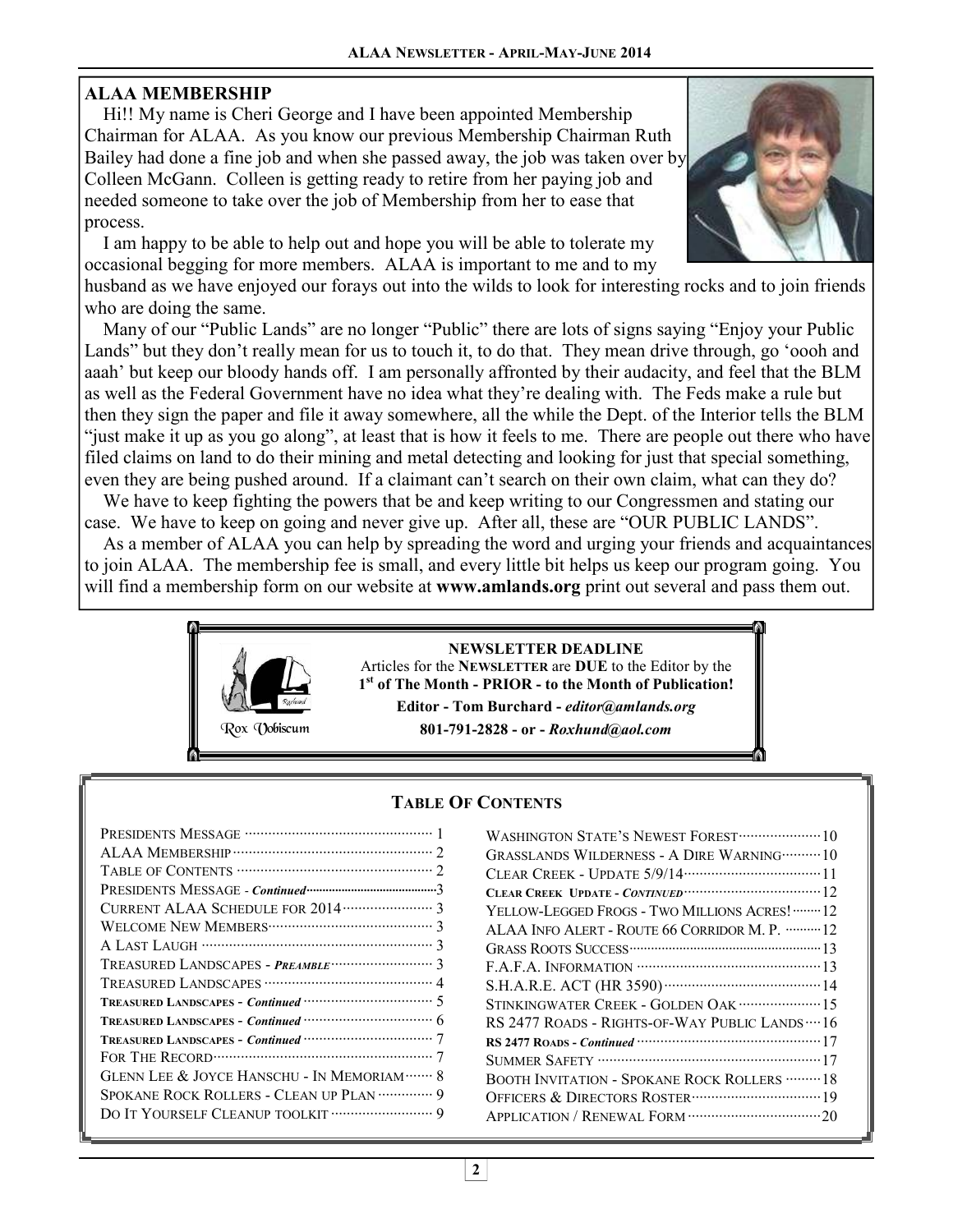### *"President's Message" - Continued from Page 1*

Pomona, California - Sunday June 1<sup>st</sup>, ALAA will present Randy Banis, Chair of the BLM's Desert Advisory Council. Randy is coming from Death Valley to speak, so let's fill the hall. What's coming for rockhounds in the desert is devastating. Can we stop it?

Our ALAA Annual Business Meeting will take place at the Host Hotel, Hilton Garden Inn, Tulsa, Oklahoma, Saturday Morning at 9:30am, July 12th.

The Inter-Federation Field Trip to Terry, Montana will be well attended. July 30 thru August 4. Hope you can make it. Doug True, Trip Leader has some great things planned.

As I mentioned, ALAA will have a part in the NFMS show in Hermiston, Oregon August 14-18. On Saturday, August 16, we will have an ALAA meeting at 10:30am. Then at 12:30om our own John George will speak. We are delighted that the show committee recognizes John's message as one of real importance.

Please keep in touch with us. See something; Do something. Contact us at:  $\frac{info(Qamlands.org)}{info(Qamlands.org)}$ president@amlands.org

See you 'down the road'

Shirley

|                                   |           | <b>CURRENT ALAA SCHEDULE for 2014</b> |                                                     |
|-----------------------------------|-----------|---------------------------------------|-----------------------------------------------------|
| • AFMS/Rocky MT July 9-13         |           | Tulsa, OK                             | ALAA Booth & Annual Business Meeting $\blacksquare$ |
| Fed I.R. Field Trip July 31-Aug 4 |           | Terry, MT                             | ALAA Clean Up                                       |
| • Northwest                       | Aug 15-17 | Hermiston, OR                         | ALAA Booth & Program                                |
| California                        | Nov 7-9   | Visalia, CA                           | <b>ALAA</b> Meeting                                 |
|                                   |           |                                       |                                                     |

### **WELCOME NEW MEMBERS**

# **GROUP**

Hatrockhound Gem & Mineral Society, Hermiston, Oregon Peoria Academy of Science - Geology Section, Peoria, Illinois

### **INDIVIDUAL**

George Matyas, Redford, Michigan Gordon Bansemer, Orofino, Idaho & Quartzsite, Arizona

### **A LAST LAUGH?**

 A father passing by his son's room sees a letter addressed to 'Dad'. He opens it. "Dear Dad: it is with great regret and sorrow I am writing you. I had to elope with my girlfriend to avoid a scene with you and mom. I have been finding real passion with Stacey and she is so nice. I knew you wouldn't approve because she's much older, has tattoos and rides a Harley. It's the passion, she's pregnant and we want many more children. She has opened my eyes that weed really doesn't hurt anyone. We will grow it for ourselves and trade it with others for cocaine and ecstasy. I hope science finds a cure for AIDS so she can get better. Don't worry I am 15 and can take care of myself. Someday I will come to visit so you can get to know your grandkids. Love, your son, John. PS none of the above is true - I'm at Tommy's. I just wanted to remind you there are worse things in life than my report card it's in my desk. Call me when it's safe to come home. Love you."

**Via Stratagem – 10/10** 

#### **TREASURED LANDSCAPES (EDITOR'S NOTE: THIS IS A "BLM INTERNAL DRAFT - NOT FOR RELEASE" THIS PAPER WAS NOT MEANT FOR THE PUBLIC TO SEE)**

The following three (plus) pages (pages 4, 5, 6  $\&$  7) are from a document presented to us by Kirk MacKenzie of "Defend Rural America". www.DefendRuralAmerica.com.

The complete 21 page document is/will be available on our web site.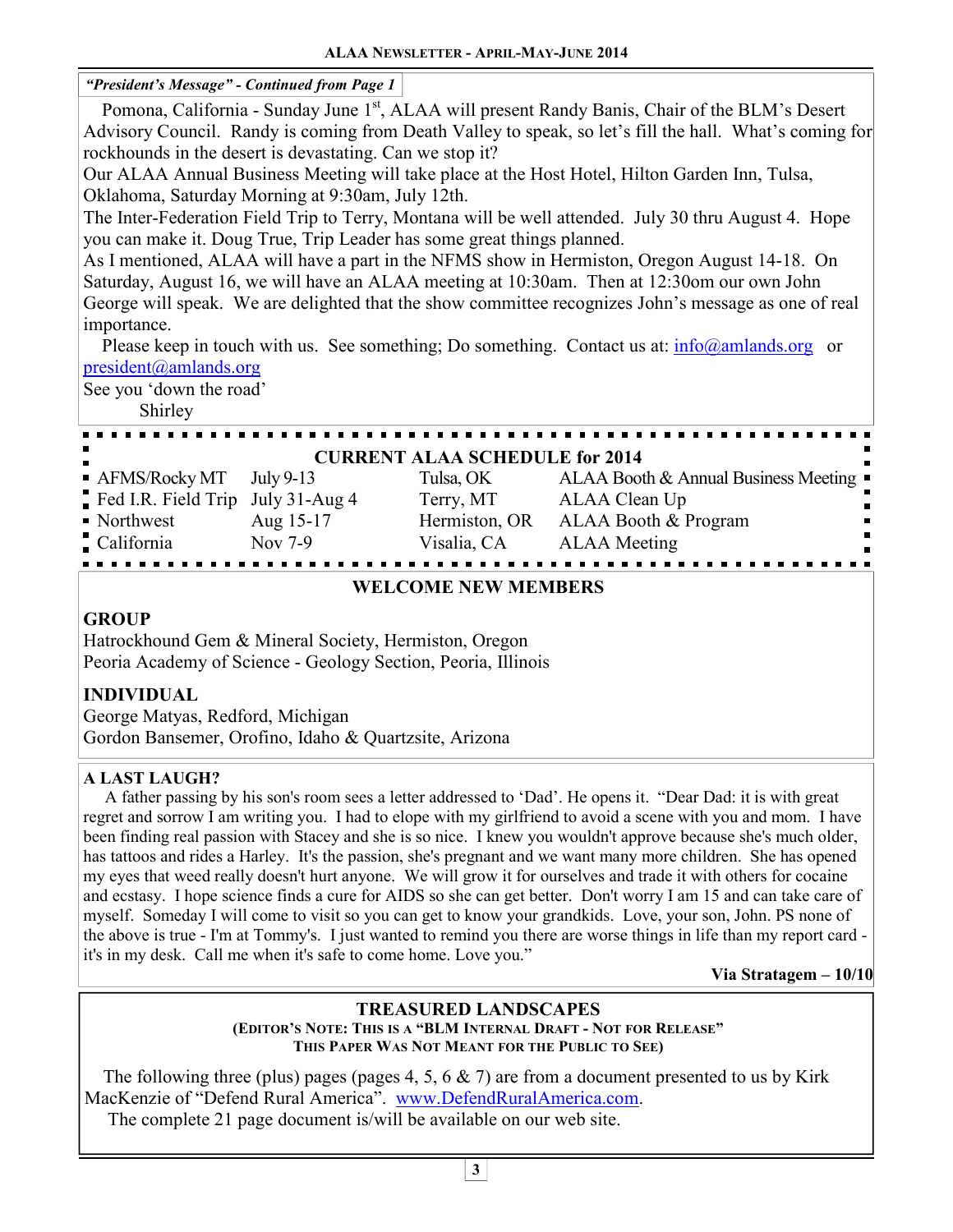#### Internal Draft - NOT FOR RELEASE

#### **DISCUSSION PAPER** Bureau of Land Management **Treasured Landscapes**

#### Our Vision, Our Values

#### Introduction - BLM's Vision for Treasured Landscapes in the 21<sup>st</sup> Century

Of the 264 million acres under BLM management, some 130- to 140-million acres are worthy of consideration as treasured lands. These areas, roughly equivalent in size to Colorado and Wyoming combined, are valuable for their unspoiled beauty; the critical role they play in habitat conservation; their historical, cultural, and paleontological significance; and their importance in maintaining the proper functioning of the larger ecosystems in which they exist.

In order to preserve these treasured landscapes for the 21<sup>st</sup> Century, the BLM proposes to manage them not as individual parcels, but as components of larger landscapes, ecosystems, airsheds, and watersheds. We now know that these large-scale ecosystems, watersheds, airsheds, and migratory pathways exist and function only at their natural scales, regardless of jurisdictional boundaries. Therefore, in order to facilitate the transition from the current land management system, which is based on jurisdictional boundaries, to a modern landscape-level intenagement system, the BLM proposes to "designate, rationalize, and manage-at-scale" its treasured landscape holdings. **Software** 

Over the next 25 years, the BLM intends to: (1) finalize appropriate conservation designations and fully account for the ecosystem) services values of its lands; (2) rationalize and consolidate) its fragmented landholdings, and (3) commit to planning and allocating resources and resource uses and at their natural scales, in effective coordination with other Federal, State, and Tribal. governments. The BLM believes that together, the three components of this vision will allow us to utilize 21st century science to preserve our celebrated assets and guarantee that our treasured landscapes will be conserved for the enjoyment of future generations.

To achieve our Treasured Landscape objectives, the BLM will need to enlist the aid of the administration and Congress to ensure that we possess both the legal tools and financial means to make our vision of integrated landscape-level management a reality.

#### Background - BLM's Treasured Lands: Vast, Varied, and Vital П.

The BLM<sup>\*</sup>s lands include fragile ecosystems essential to rare animal and plant species, cultural resources that date back to the beginning of America's Native populations, stunning paleontological resources that increase our understanding of the natural world, breathtaking vistas and recreational areas, and nationally significant historic sites and trails that tell the story of our prowing Nation.

The bulk of the BLM's existing treasured lands have been arrayed, by Presidential declaration. legislative enactment, or administrative management, into four separate management categories, together amounting to nearly 130-million acres-about half of BLM's total land portfolio:

> $\label{eq:4.1} \mathcal{F}^{(1)}_{\mathcal{R}}\mathcal{F}^{(1)}_{\mathcal{R}}\mathcal{F}^{(2)}_{\mathcal{R}}\mathcal{F}^{(1)}_{\mathcal{R}}\mathcal{F}^{(2)}_{\mathcal{R}}\mathcal{F}^{(1)}_{\mathcal{R}}\mathcal{F}^{(2)}_{\mathcal{R}}\mathcal{F}^{(2)}_{\mathcal{R}}\mathcal{F}^{(2)}_{\mathcal{R}}\mathcal{F}^{(2)}_{\mathcal{R}}$  $2 + 2$   $\leq$   $2 + 2$

> > さん様に作

控制加速器

*Continued on Page 5* 

00013559\_08013596 ASLM-WDC-B1-00001-006925 Page 2 of 22

**4**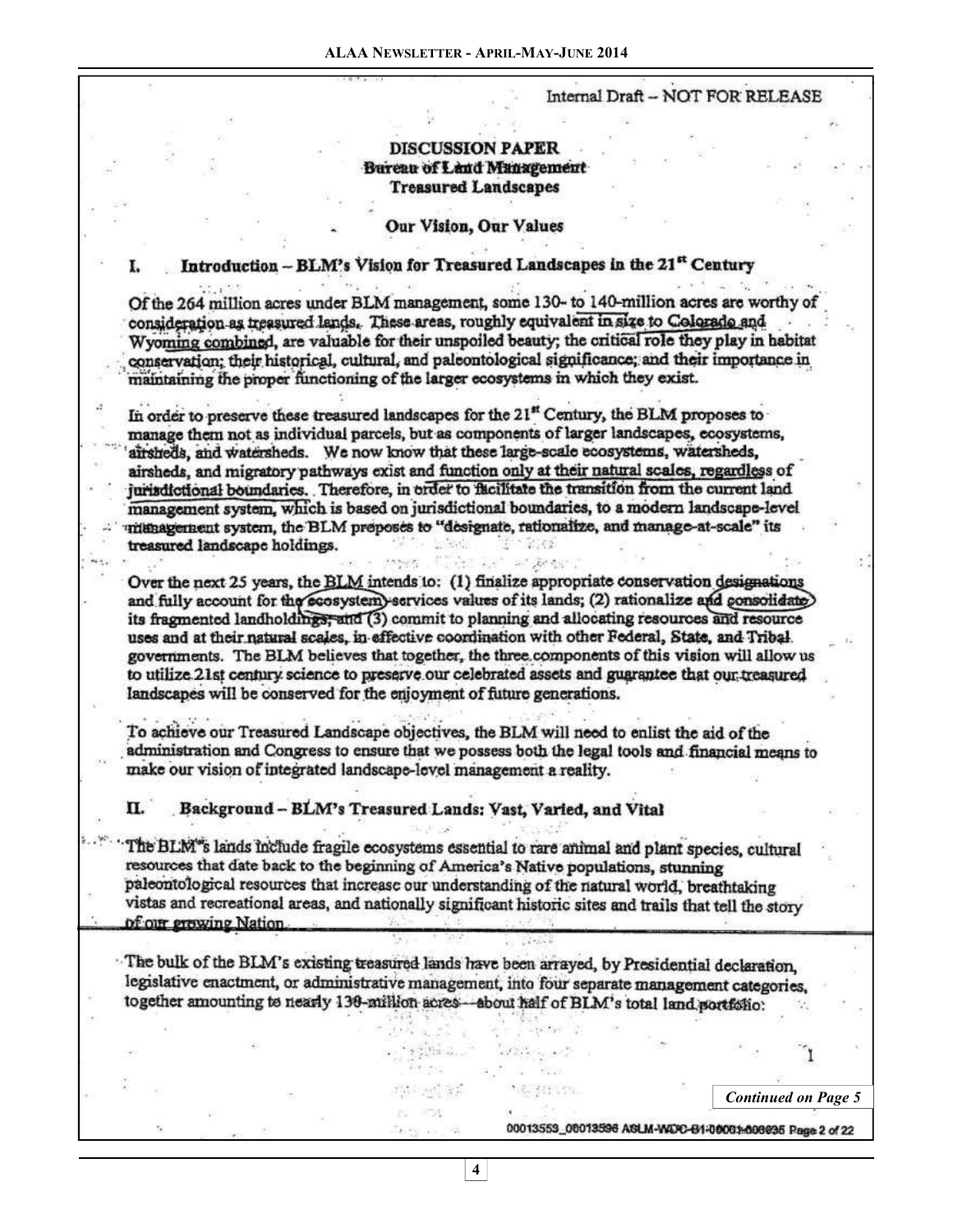*"Treasured Landscapes" - Continued from Page 4*  Internal Draft - NOT FOR RELEASE  $\mathbf{A}^{(k-1)}, \mathbf{A}^{(k)}$ The National Landscape Conservation System: The BLM's transition to public land management on a landscape scale began a decade ago when then-Secretary Babbitt created America's newest, permanently protected collection of public lands - the National Landscape Conservation System (NLCS). By statute, the NLCS now consists of all BLM-managed National Momunents, National Conservation Areas, Wilderness, Wilderness Study Areas, Outstanding Natural Areas, Wild and Scenic Rivers, National Seenie and Historic Trails, and Conservation Lands within the California Desert-a set of public lands together comprising almost 27 million acres. These lands have been designated by Congress or Presidential proclamation to be specially managed to enhance their conservation values, while allowing for the continuation of certain multiple uses. The mission of the NLCS is to conserve, protect, and restore, for present and future generations, the nationally significant landscapes that have been recognized for their outstanding archaeological, geological, cultural, ecological, wilderness, recreation, and scientific values. Special Areas identified and designated through the land use planning process: Outside the NLCS, BLM land-use plans have designated about 75 million additional acres for the primary purpose of conservation and recreation. These areas include Areas of Critical Environmental Concern, Special Recreation Management Areas, Globally Important Bird Aleas, Significant Caves, Research Natural Areas, National Natural Landmarks, and others. 1000 - Paul PREMIX Areas that provide critical habitat for listed and sensitive wildlife and plant species: Further, the U.S. Fish and Wildlife Service has designated 25-million acres of BLM lands (not included in either of the two previous categories) as critical habitat for listed and sensitive wildlife and plant species.  $-2.12 - 2.2$ Wild Horse Preserves: Finally, as a result of the Secretary's October 2009 proposal to ... create a sustainable wild horse program, the BLM now has the opportunity to acquire ... preserves in the Midwest or East as part of the BLM's Treasured Landscapes initiative. America's iconic wild horses are powerful national symbols of the West, and adding federally owned wild-horse preserves to the BLM's Treasured Landscapes portfolio will provide an opportunity to expand appreciation of the BLM's conservation mission to new areas. Because the BLM's vast landholdings hold such great promise for the Department's ambitious conservation objectives, the BLM's landscape-level preservation efforts should play a central role in the Department's Treasured Landscapes agenda. ш. The Vision: A Well-Managed System of Treasured and Protected Lands The BLM believes that the successful management of its treasured landscapes over the next twenty-five years will require BLM to undertake three initiatives: i 1949 (1968) - Linguage Calledon<br>1952 - Andrew Calledon, Amerikaansk filosoof State Approach of the State of the para est part Special County  $\mathcal{L}P\circ\mathcal{C}^{\mathcal{C}}_{\mathcal{P}}\circ\mathcal{D}^{\mathcal{A}}_{\mathcal{P}}$ Monday of the State *Continued on Page 6*  $\label{eq:1} \mathcal{L}_{\text{min}} = \mathcal{L}_{\text{max}} = 1.1$ 4 能分析器 00013553\_00043586 ASLM-WDC-B4-00001-890025.Page 8 of 22  $14.5 < 4.7$ 

Website Sta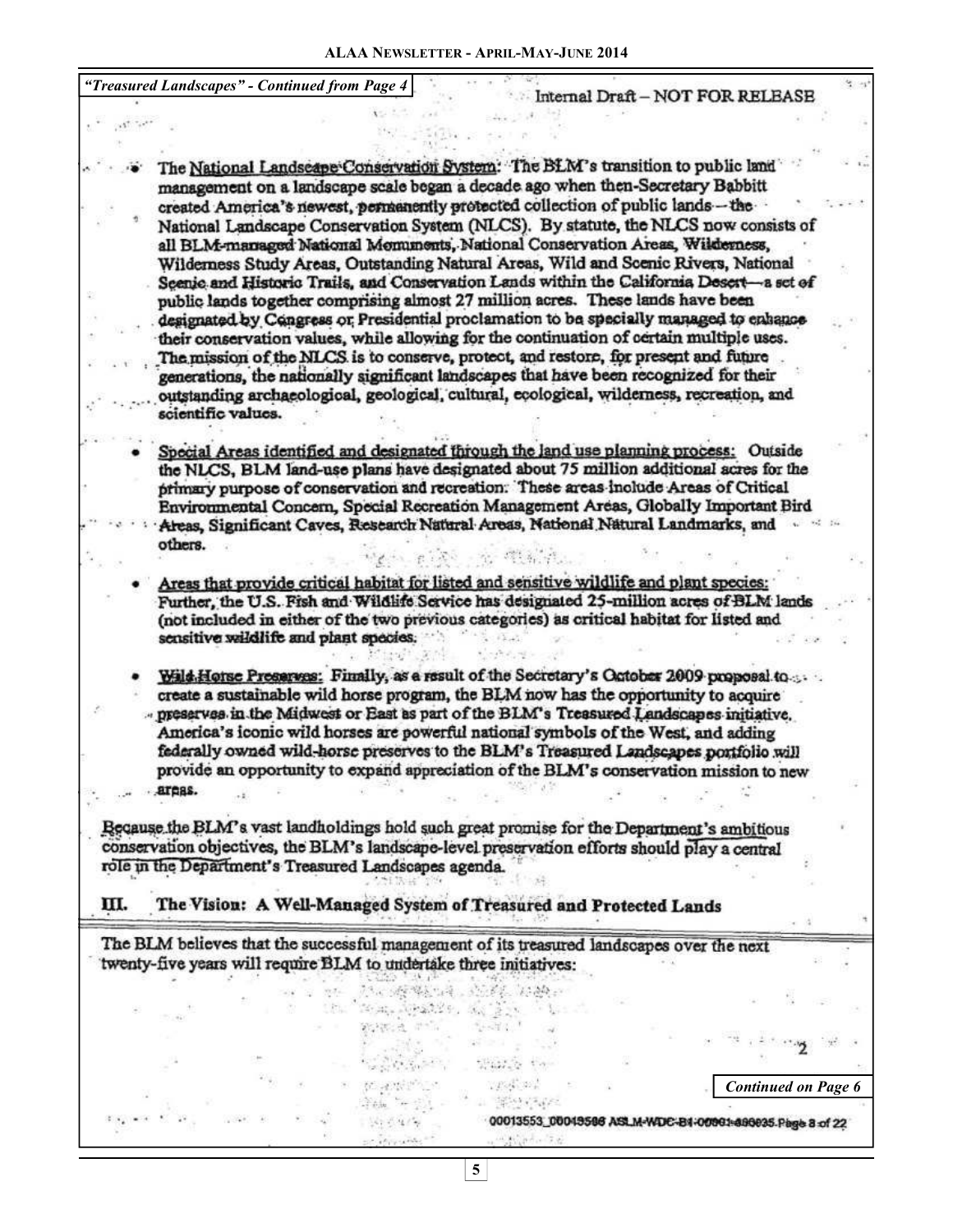*"Treasured Landscapes" - Continued from Page 5* 

 $\ddotsc$ 

Internal Draft - NOT FOR RELEASE

*Continued on Page 7* 

00013553\_00013596 ASLM-WDC-84-00901a090935 Page 4 of 22

First, so that lands are placed in appropriate management regimes and land-use decisions are well-informed, the BLM should ensure that its existing landholdings have received appropriate conservation designations and that the ecosystem-service values of its lands (including benefits such as carbon sequestration and air and water purification) have been adequately inventoried and considered.

Second, to allow for more effective landscape-scale management, the BLM should aim to rationalize its land holdings by eliminating existing "checkerboard" land-holding patterns where possible, and by acquiring parcels adjacent to its current holdings, if important to preserve ecosystem integrity.

Third, to ensure that BLM's specific land-use decisions are properly situated in their broader contexts, the BLM should commit to managing its consolidated and expanded landholdings at their natural scales, and to coordinating with other federal, state, and tribal land owners for the purposes of maintaining healthy wildlife populations. ecosystems, airsheds, watersheds, and riparian areas.

Completing Conservation Designations and Accounting for Ecosystem-Service Values: Expanding the NLCS, Designating New National Monuments, and Managing for Conservation in the Land-Use Planning Process.  $-1.57 \pm 0.001$ 一"型不起

The first component of BLM's treasured landscapes vision would ensure that the special lands already in BLM's ownership are managed under the appropriately protective management regime. Charles and

and Market and and an

BLM-managed public lands include rugged mountains, wild deserts, and America's last vestiges of large, untamed landscapes. These landscapes first captured the pioneer spirit and cultivated America's romantic ideals of the Wild West. In order to expand this network of treasured lands to include the diversity of landscapes currently managed by the BLM and to protect world-class ecological and cultural resources, the BLM believes that lands especially deserving of protection should be placed in the National Landscape Conservation System; that the administration should consider designating significant and immediately threatened lands as national monuments; and that the BLM's land-use planning process should properly account for ecosystem-service values and manage for conservation values.

To that end, the BLM proposes that the Administration:

1. Support Congressional efforts to expand the NLCS legislatively through the designation of new National Monuments, National Conservation Areas, Wilderness Areas, Wild and Soemic Rivers, and Historic Trails. Designation efforts should not be focused solely in the West, but should also include areas in the rest of the country that warrant such protection. 

thing showing to the same of the

公安さんとう ニーサムル かいしゃ

 $\mathcal{L}^{\bullet}$  ,  $\mathcal{L}^{\bullet}$  ,  $\mathcal{L}^{\bullet}$ 

Jones Contract 中国 第二次

 $\label{eq:Ricci} \rho\left(\xi_{\rm P}^{\rm T},\xi_{\rm P}^{\rm T},\xi_{\rm P}^{\rm T},\xi_{\rm P}^{\rm T},\xi_{\rm P}^{\rm T},\xi_{\rm P}^{\rm T},\xi_{\rm P}^{\rm T},\xi_{\rm P}^{\rm T},\xi_{\rm P}^{\rm T},\xi_{\rm P}^{\rm T},\xi_{\rm P}^{\rm T},\xi_{\rm P}^{\rm T},\xi_{\rm P}^{\rm T},\xi_{\rm P}^{\rm T},\xi_{\rm P}^{\rm T},\xi_{\rm P}^{\rm T},\xi_{\rm P}^{\rm T},\xi_{$ 

 $P = \frac{1}{2} \sqrt{\frac{2}{16}} \frac{P}{P} = \frac{1}{16} \frac{P}{P} = 1$ 

 $\label{eq:2.1} \mathcal{L} \stackrel{\text{def}}{=} \mathcal{L} \stackrel{\text{def}}{=} \mathcal{L} \mathcal{L} \times \mathcal{L}$ 

**6**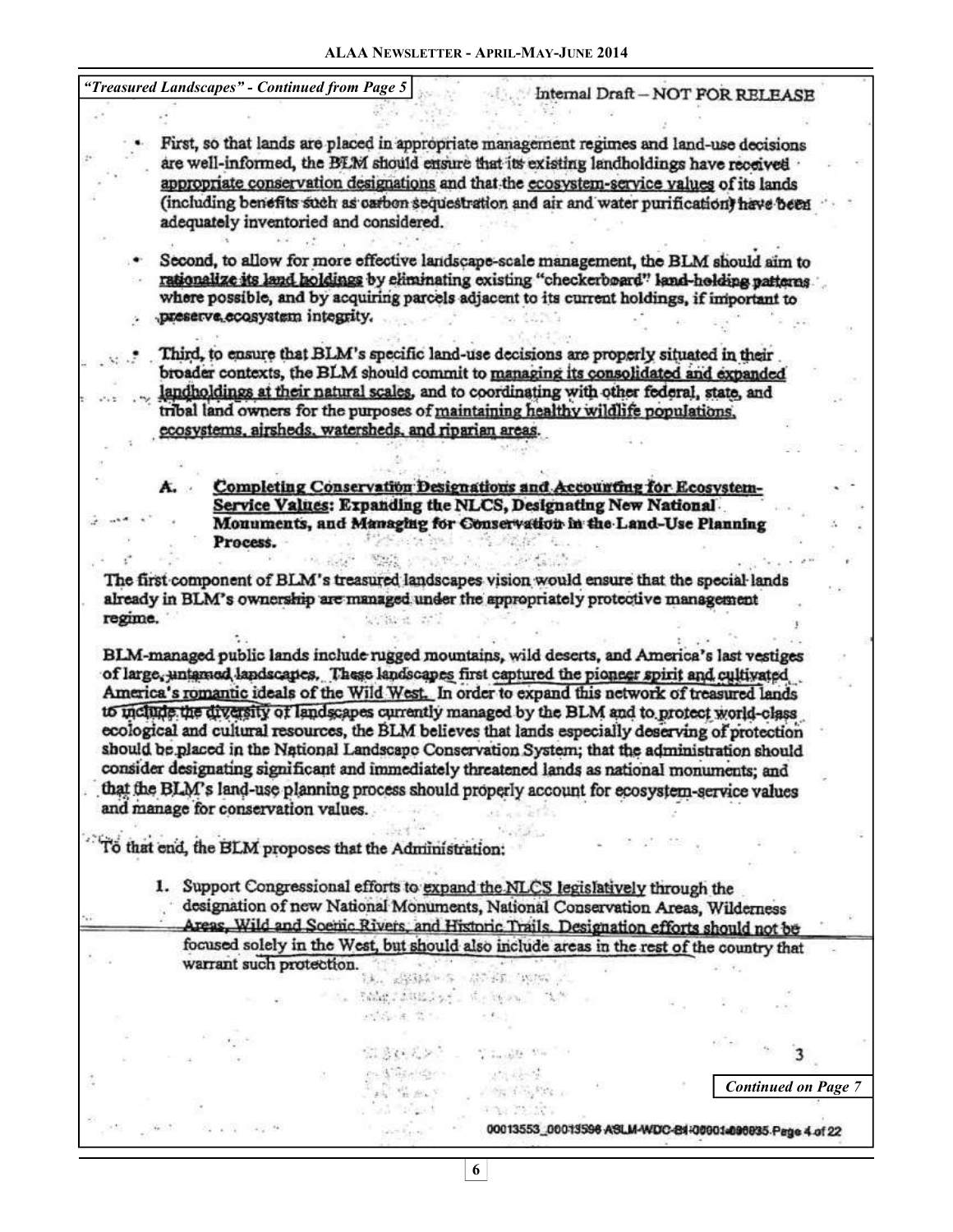| "Treasured Landscapes" - Continued from Page 6 |                                                                                    |                                                                                                                                                                                                                                                                                                                                                                                                                       |  |  |  |  | Internal Draft - NOT FOR RELEASE                        |  |
|------------------------------------------------|------------------------------------------------------------------------------------|-----------------------------------------------------------------------------------------------------------------------------------------------------------------------------------------------------------------------------------------------------------------------------------------------------------------------------------------------------------------------------------------------------------------------|--|--|--|--|---------------------------------------------------------|--|
|                                                |                                                                                    |                                                                                                                                                                                                                                                                                                                                                                                                                       |  |  |  |  |                                                         |  |
|                                                |                                                                                    | Consider use of the Antiquities Act to set aside new National Monuments where there<br>are immediate threats to nationally significant natural or cultural resources on lands<br>deserving NLCS status. However, the BLM recognizes that public support and<br>acceptance of preservation status is best achieved when the public has an opportunity<br>to participate in a land-use-planning or legislative process. |  |  |  |  |                                                         |  |
|                                                | 3. Use the BLM's land-use planning process to manage for conservation values. This | will allow the BLM to protect lands that, while incligible for Monument designation-<br>and/or unlikely to receive legislative protection in the near term, are nevertheless                                                                                                                                                                                                                                          |  |  |  |  |                                                         |  |
|                                                | worthy of conservation.                                                            |                                                                                                                                                                                                                                                                                                                                                                                                                       |  |  |  |  |                                                         |  |
|                                                |                                                                                    |                                                                                                                                                                                                                                                                                                                                                                                                                       |  |  |  |  |                                                         |  |
|                                                |                                                                                    | This section of Page 4 is an incomplete redaction of the full page                                                                                                                                                                                                                                                                                                                                                    |  |  |  |  |                                                         |  |
|                                                |                                                                                    |                                                                                                                                                                                                                                                                                                                                                                                                                       |  |  |  |  | 00013553_00013596 ASLM-WDC-81-00061-000635 Page 5 of 22 |  |

**(Author's Note: To be used as a guide at BLM or Forestry meetings as a way of getting 'rockhounds' on the record) FOR THE RECORD** 

**BY JAY ERB**

**DAC stands for Desert Advisory Council, a group of volunteers who advise the BLM on behalf of the public.** 

 Good Morning Madame Chair and members of the DAC, my name is Jay Erb and I'm a rockhound. I apologize if this sounds more like a lecture, but I'm not used to public speaking.

 I understand that you as DAC members are not part and parcel with the BLM, but are volunteers simply here to advise them. I would like you to think about some of these ideas and definitions when you advise them.

 My cause is access to public lands. I do not believe that the public, the people of the United States, should be denied access to public lands for any frivolous reason.

 Recently I've heard some talk about rights and privileges. The worrying part of this is that the definitions are backwards.

From my Webster's 1993 Collegiate dictionary; definitions of Rights and Privileges:

**Right** - Something to which one has a just claim; as the power to which one is justly entitled by laws or customs, OR something that someone may properly claim as due, OR the cause of Truth or Justice (and may I add the American way!) (Author's note – yeah I said that on the record)

 The use of public lands has been a custom that pre-dates the BLM by several centuries. These United States became populated and strong through our expansion from the east coast to the Pacific Ocean. Also the ingenious use of public lands, whether in farming, ranching, hunting, fishing, mining, and yes by recreational travel and scientific research by our forefathers made this country a force of Liberty throughout the world. The use of public lands is a right. Veterans like myself and many of my fellow rockhounds have fought for these rights since colonial times.

**Privilege** - Immunity granted as a specific benefit, advantage or favor.

 The use of public lands is specific to no one individual; they are for use by ALL citizens, hence the term Public. The use of public lands advantages or favors no one, it favors ALL citizens who desire to use them. The use of public lands IS NOT a privilege, but a right.

It looks like I'm out of time. Thank you.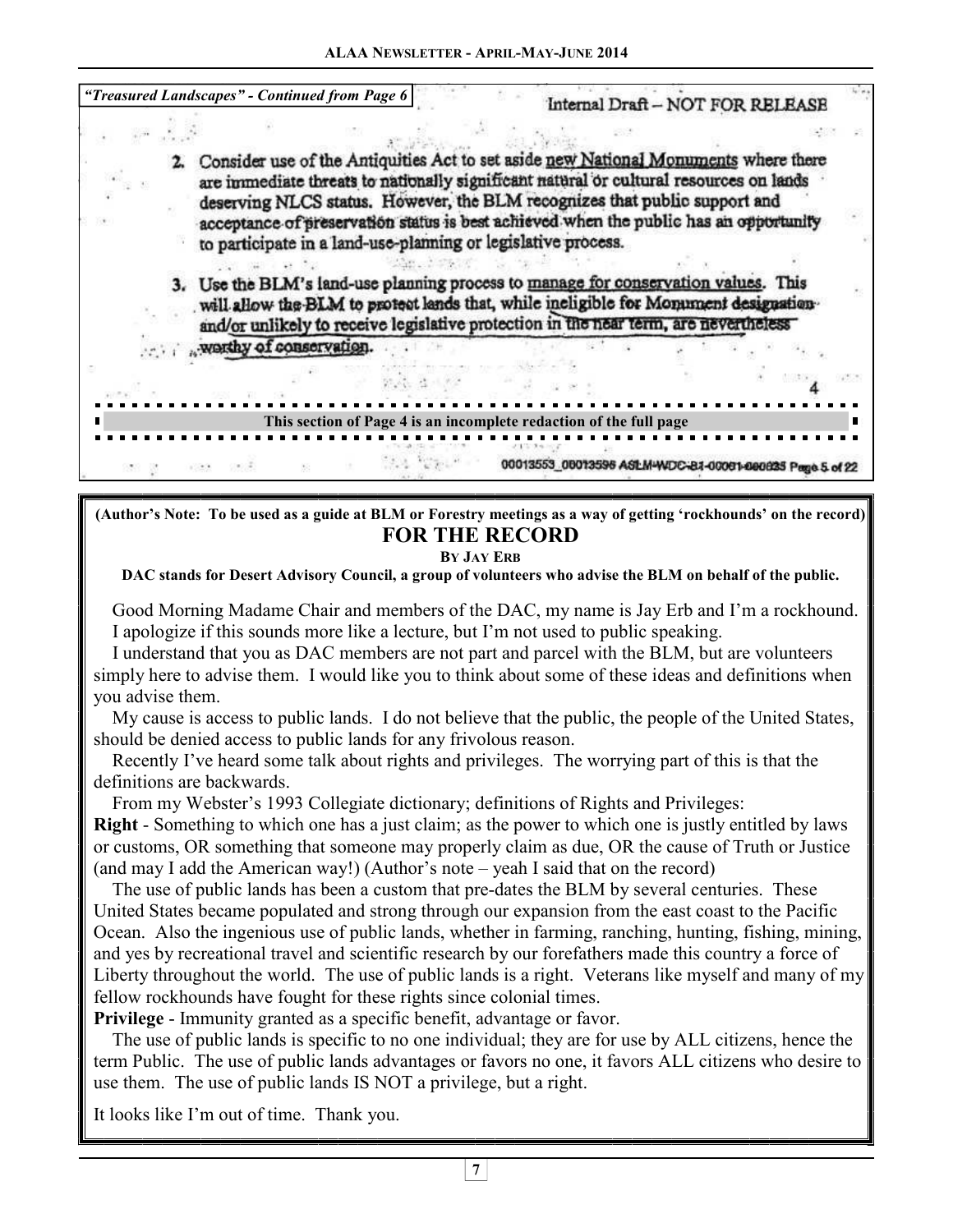# **THE DYNAMIC DUO WILL NOW REST IN PEACE…. GLENN LEE**

 Glenn Lee, surviving member of the dynamic Duo of Dorothy and Glenn Lee passed away in April 2014, at age 99. Notified by his daughter Peggy, of the sad news, all rockhounds from throughout the US mourn the passing of one of the most influential families in the rockhound community.

 Dorothy was President of the Northwest Federation in 1964. Glenn followed in 1973-74 and Dorothy became the third woman president of the American Federation of Mineralogical Societies in 1974.

 You found them at all the Northwest Federation annual meetings offering their perspective and support in all manners of our hobby. They exhibited competitively, cut and polished the rocks they collected all over the country, shared their knowledge with local school children as well as those of us who wandered into their sphere of influence.

 They were in the forefront of the AFMS Scholarship Foundation inception and Glenn was president of the AFMS Scholarship Foundation from 1971-1983, during which the Foundation grew by leaps and bounds. Dorothy and Glenn were Honorees in the NFMS in 1985 and drew great pride in selecting two students for AFMS Scholarship at the University of Washington. At the time the Award was \$1,500 for two years for each student.

 Dorothy and Glenn also attended almost all of the American Federation annual meetings and were among those instrumental in establishing the AFMS Endowment Fund. You could find them for many years along with Charley and Betty Leach hawking their donations to get the funds we now have for the AFMS Endowment Fund.

 Both Dorothy and Glenn were among the first of the notables who supported the newly established American Lands Access Assn. founded in 1992, and Glenn was a member when he passed away. ALAA will miss their combined support of our important arm of the AFMS.

We shall never forget. Dorothy and Glenn will be in our hearts forever.... Shirley Leeson

# **THE PASSING OF A GRAND LADY JOYCE HANSCHU**

 In January 2014 Joyce Hanschu passed away peacefully in her sleep. She is now with Norm, her late husband.

 Joyce was the ALAA interim Treasurer during a transition period several years ago. Her husband Norm Hanschu was Marvin Starbuck's right hand man and took over the ALAA Treasurer's job when Toby Cozens passed away. When Norm passed away unexpectedly Joyce stepped in with the help of her son until we could find a new Treasurer. We were fortunate having Norm because his books were concise and easy to read and follow along. Joyce had never done the job nor spoke with Norm about what he did, but she took over, and her son guided her through it.

 Because of her dedication, ALAA made her a life member and deservedly so. We acknowledge her life of dedication, even in the throws of sorrow and grieving and we will always be eternally grateful for the roll she played for a little while in moving ALAA forward.

Rest in peace with Norm, Joyce…..you deserve it.

The ALAA Officers and Directors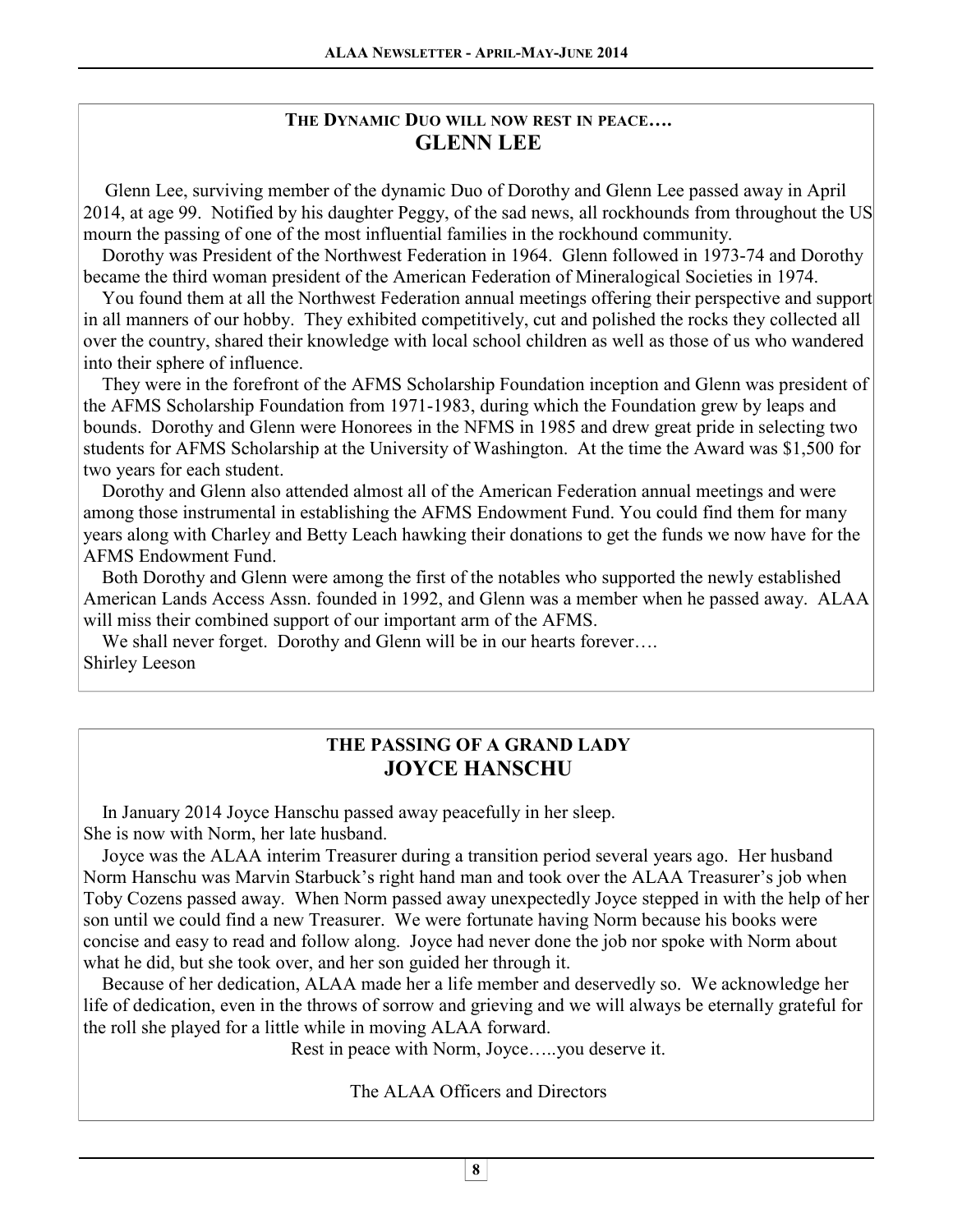### **ROCK ROLLERS OF SPOKANE, WASHINGTON THE FIRST TO HAVE A CLEAN-UP PROGRAM**. **SHIRLEY LEESON**

 At the recent Rock Roller show in Spokane, I had a number of pictures of the 1st and 2nd year Cleanup at Quartzsite, AZ. along with a sample ALAA trash bag and a 'how to' have a BLM or Forest Service Clean-up. I asked folks to consider doing a clean-up in their area. It's important rockhounds show we also give back to keep our public lands clean.

 I have just received word from Ben Odum that his club has voted enthusiastically to contact the BLM and have a clean-up as one of their planned field trips this summer.

 Stephen Smith, BLM Outdoor Recreational Planner of the Spokane BLM district office has contacted Ben to work out dates and particulars.

# **WAY TO GO, ROCK ROLLERS!**

## **DO-IT-YOURSELF CLEANUP TOOL KIT**

### **1) PICK A LOCATION**

FIND A LOCATION THAT NEEDS CLEANUP MAKE SURE IT IS SAFE AND ACCESSIBLE GET PERMISSION TO BE THERE; A FORMAL PERMIT MAY BE SECESSARY PICK AN EASY TO FIND MEETING SPOT

### **2) CONTACT YOUR CREW**

ENCOURAGE CO-WORKERS, FRIENDS, FAMILY AND NEIGHBORS TO PARTICIPATE IN YOUR **CLEANUP**  MEET TO PLAN THE EVENT SPREAD THE WORD

### **3) GET PREPARED**

GATHER SUPPLIES SUCH AS WORK GLOVES, TRASH BAGS AND REUSABLE WATER **CONTAINERS** 

BRING A FIRST-AID KIT AND EMERGENCY PHONE NUMBERS

PLAN AHEAD FOR HANDLING SHARP ITEMS SUCH AS BROKEN GLASS

MAKE ARRANGEMENTS FOR TRASH DISPOSAL OR PICKUP FOLLOWING THE EVENT

### **4) CLEANUP**

ARRIVE EARLY TO SETUP, HANG POSTERS AND LABEL YOUR TRASH DROPP-OFF SITE SUGGEST VOLUNTEERS MEET BACK AT A DESIGNATED TIME FOR A GROUP PHOTO AND **CELEBRATION** 

### **5) DOCUMENT THE CLEANUP**

TAKE BEFORE-AND-AFTER PHOTOS OF THE CLEANUP SITE, ACTION SHOTS AND A GROUP PICTURE WITH THE TRASH COLLECTED

WEIGH YOUR TRASH OR ESTIMATE THE RESULTS

### **6) SHARE YOUR RESULTS**

 SAY "THANKS" TO EVERYONE WHO PARTICIPATED IN THE CLEANUP SHARE THE PHOTOS WITH ALL WHO SHOULD BE INTERESTED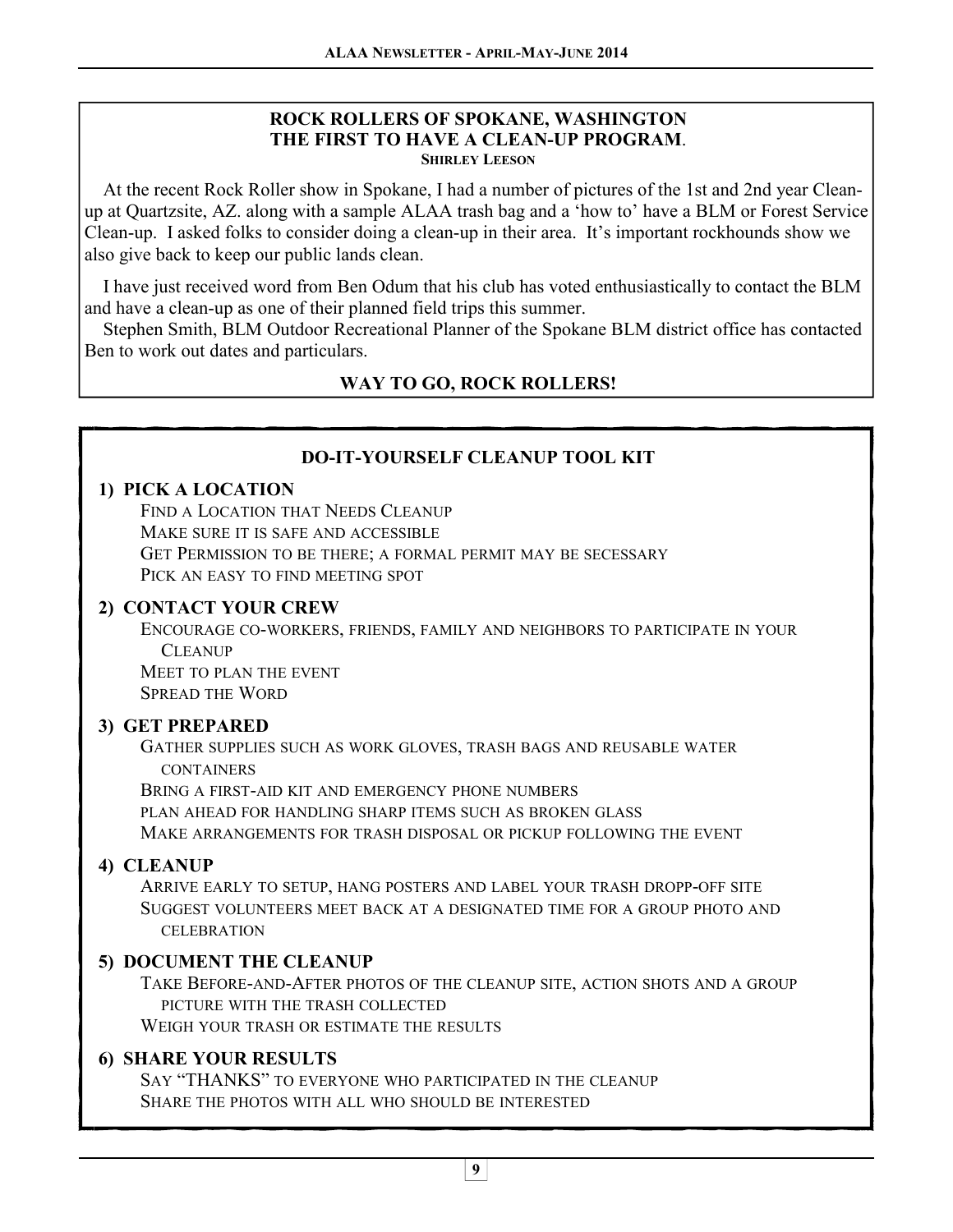# **WASHINGTON STATE'S NEWEST FOREST**

### **BY ANDY JOHNSON**

 On October 1, 2013, the Washington State Department of Natural Resources purchased Washington's first state-managed Community Forest - The Teanaway Community Forest is a 50,272-acre property situated at the headwaters of the Yakima Basin watershed .The Teanaway acquisition in 2013 was the largest single land transaction in Washington State in 45 years and reflects more than a decade of collaboration involving a number of organizations and individuals.

 This property is Washington's first state-managed community forest under the terms of legislation enacted in 2011. That law established a model for managing state trust lands that empowers communities to partner with DNR to purchase forests that support local economies and public recreation. Acquisition of this property was a key step in implementing the Yakima Basin Integrated Plan, an initiative developed by a coalition of public and private organizations to safeguard the basin's water supply, restore fisheries, conserve habitat, preserve working lands, and enhance recreational opportunities. The forest will be managed through a partnership between DNR and WDFW, with input from the local communities and interested stakeholders.

 A citizen-based Teanaway Community Forest Advisory Committee is being formed, that will advise DNR and WDFW, as the two agencies develop a management plan for the forest. State lawmakers have directed the agencies to complete the plan by June 30, 2015.

 With that deadline in place, advisory committee members will be asked to make a significant time commitment to develop recommendations to the two agencies. The committee will begin meeting later this winter, and meetings will take place in the Kittitas County area.

 When they approved the purchase of the Teanaway property last year, lawmakers directed DNR, in consultation with WDFW, to establish an advisory committee whose members include local residents and representatives of a wide range of interests, including agriculture and land conservation, as well as the Kittitas County Commission, the Yakama Nation, and the Washington State Department of Ecology.

 In addition to forming the advisory committee, DNR and WDFW will seek significant public input to help them develop an inclusive and robust management plan. The public will be able to participate by attending meetings, completing an online survey, and communicating with the two agencies throughout the process.

# **GRASSLANDS WILDERNESS - A DIRE WARNING**

### **BY: AUTHOR REQUESTED NAME BE WITHHELD**

 As a former federal land manger and avid rockhounder I am deeply alarmed by efforts to turn National Grasslands into wilderness areas; **http://www.pewenvironment.org/news-room/otherresources/dispatch-from-the-buffalo-gap-national-grassland-85899426728**

 This effort is being driven by the special interest of a selfish group of do-gooders. Unfortunately, once these efforts begin to gain momentum they are all but unstoppable.

 Unless rock hounding clubs stand together with a common voice against this effort there will be little chance of being heard by decision makers.

 May I suggest that clubs focus attention on their legislative representatives to get this move stopped dead in its tracks. If folks think they are going to get anywhere with the Forest Service they are dead wrong. The Forest Service will ramrod this designation unless stopped by Congress. I know, I have been there and seen it done and it is most likely that the decision in favor of wilderness has already been made internally within the Forest Service. They can accomplish off-road vehicle management without a wilderness designation, and I believe this to be the real issue driving this effort.

 Again, to stop this it must be accomplished through legislative intervention. You will be wasting your time trying to talk sense to the Forest Service!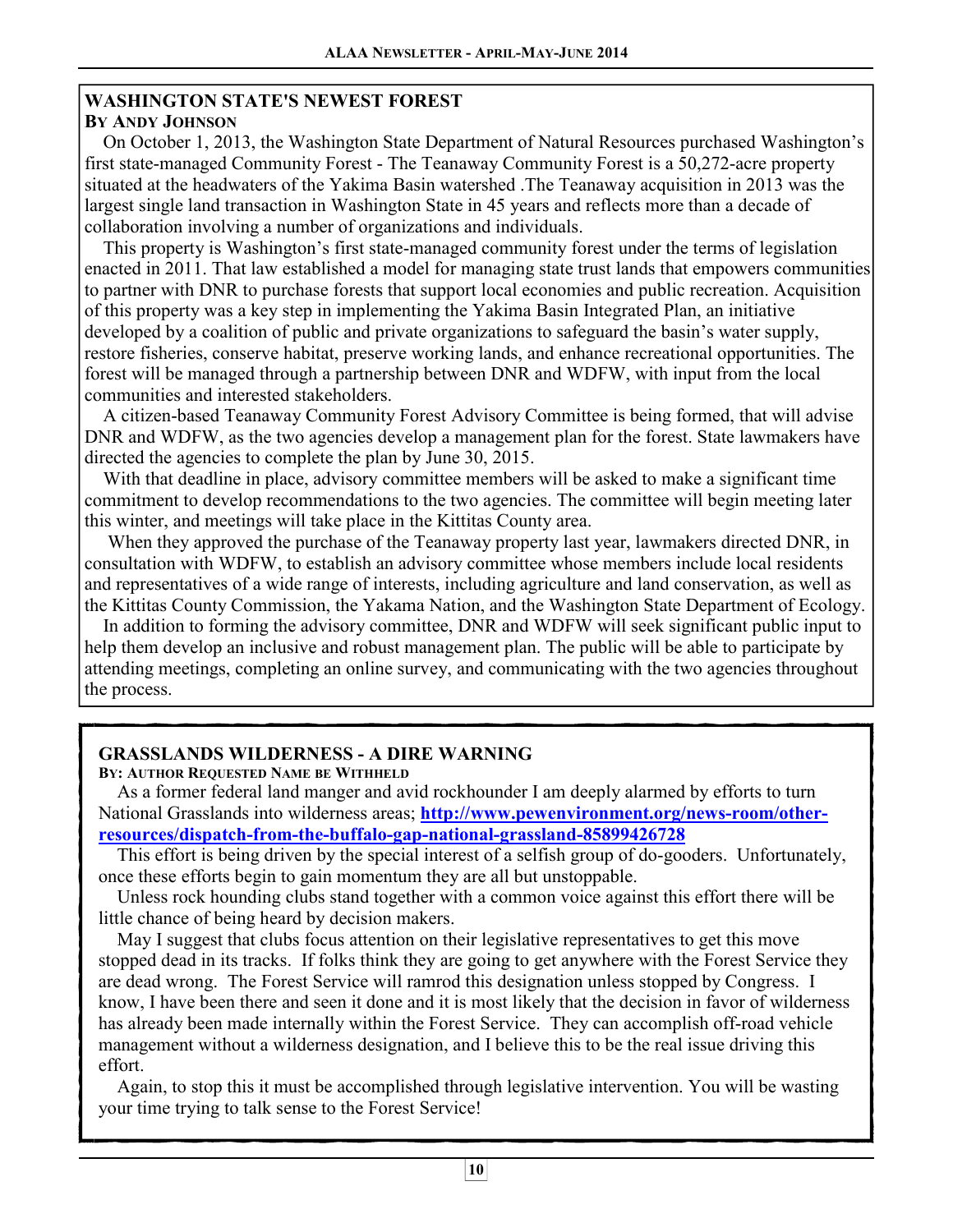### **CLEAR CREEK UPDATE 5/9/14**

**BY BILL SPENCE - ALAA CENTRAL COAST REPRESENTATIVE**

 As it relates to rockhounds, access to BLM's Clear Creek Management Area (CCMA) in San Benito County, California is now subject to a 3-tier permitting process. It's complicated, but I'll try to explain as clearly as I can.

**1.** Each person entering CCMA must obtain a **recreation permit**. Every person in a vehicle (or on foot if you're hardy enough to hike in) must have one; this is how BLM tracks the number of days exposure to the dread asbestos you have been exposed to. The form for this permit can be found on the BLM website. It needs to be filled out, signed and submitted to BLM Hollister for approval. This can be done in person during business hours or by fax or e-mail (or if you're in no hurry, by US Mail). The approved permit must be carried in your vehicle (or on your person if you're hiking) on the date of your trip. The recreation permit allows the bearer to enter CCMA and to travel on the "scenic loop" comprised of Clear Creek Road, Ridge Road and a loop that goes past the benitoite mine, KCAC mine, up a hill and back to Ridge Road. It authorizes the bearer to hike anywhere using the scenic loop as a starting point. Rockhounds should note that almost all localities of interest to lapidarists are within walking distance of the roads that comprise this loop, so in most cases you will not need a backcountry permit (#3 below). When approved, the recreation permit will provide the combination for the locked gate at the CCMA entrance.

**2.** All vehicles entering CCMA must get a pass at the "iron ranger" near the entrance. There is a \$5 fee per vehicle for this. It is only available to highway-licensed vehicles. Off-road vehicles are prohibited. Seniors 62 and over should note that the Iron Gate fee is waived for holders of a 'Federal Lands Senior Pass'. The Pass Number needs to be recorded on the fee envelope. The iron ranger is encountered at the entrance before the locked entry gate, so you must get a recreation permit to unlock the entry gate or you will have wasted your \$5 at the iron ranger.

**3.** Most of the mineral specimen collecting localities are in remote locations that require travel on roads and trails that are not part of the scenic loop. BLM now designates these roads as "administrative routes" which are closed to the public. However, rockhounds may use certain of these roads to access specified collecting localities by obtaining a **backcountry permit**. The form for this permit is NOT on the BLM website. You must contact Hollister for the form which they can send to you as a PDF file or hard copy. On it, you must specify your destination(s) and your trip date; you may request the route you want as well. BLM will review the permit application and approve (or disapprove) and specify the routes you are authorized to use. Logistically this permit can be gotten the same way as the recreation permit, but the recreation permit is a pre-requisite to the backcountry permit for any visit. Also note that BLM has stated (in person and on the application form) that they may take up to 15 days to bless a backcountry permit. This is contrary to what this representative was led to believe in mid-March when we suggested that the BLM route manager would compile a list of available routes and that the office personnel could issue permits for any listed route. There will be more discussions with BLM on this point.

### **THINGS TO REMEMBER:**

**Private Property:** BLM-issued permits authorize travel on BLM roads only. If you wish to access any private property within CCMA (especially the benitoite mine), you should make appropriate arrangements with the owner.

**Gated Roads:** Some roads inside CCMA have been gated with iron gates and padlocked. At least one is at the request of the property owner. If there is a locked gate on the route you request for a backcountry permit, you will be given the combination to the lock or else passage at that gate is prohibited.

**Rules:** The CCMA RMP contains no language that guarantees rockhounds the

*Continued on Page 12*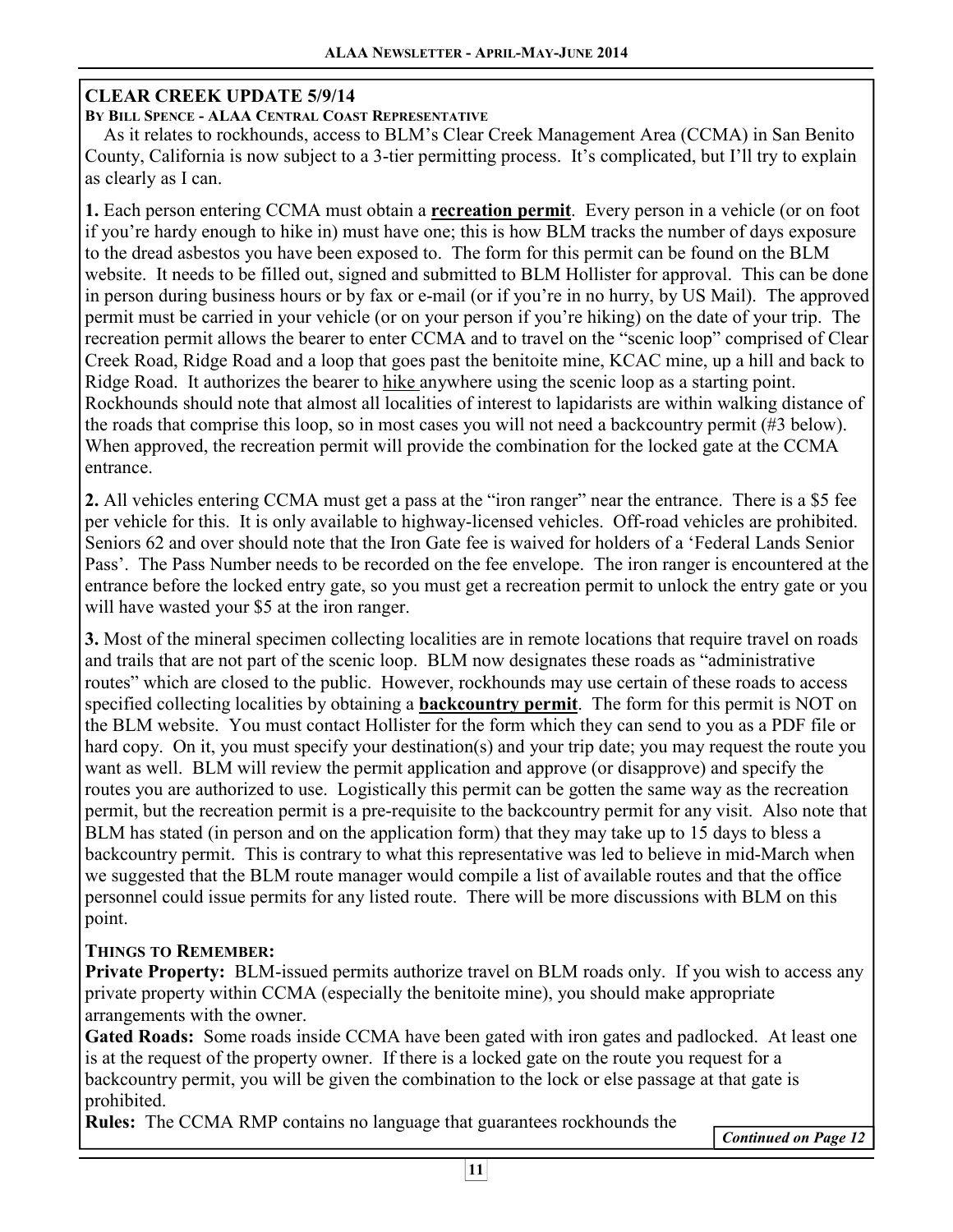*"Clear Creek Update" - Continued from Page 11* 

 right to collect in CCMA. Our friends in the off-road biking community saw to that. Backcountry permits are being made available under a principle that the government calls "adaptive management".

 In other words these permits are being granted at the discretion of the District Manager. So bear in mind that the right to collect at CCMA is fragile, and **FOLLOW THE RULES**.

**Daylight Hours:** Over night-ing on BLM land within the serpentine zone at CCMA (the so called "ACEC") is prohibited. You cannot enter CCMA before sunrise, and you must exit by sundown unless you have permission to stay on one of the private in-holdings there. There are 3 BLM campgrounds just outside the ACEC, however, and another at Laguna Mountain just north of CCMA. Two are located on Clear Creek Road and one is located on the highway near the junction of San Benito and Fresno Counties.

**Annual Limit:** In accordance with the RMP, cumulative use of CCMA for rockhounding will be limited to 5 days per year per person.

**Phone Service:** Generally there is no cell phone coverage in CCMA except for a couple of places on high ridges. You cannot depend on the availability of phone coverage there.

**Road Conditions:** Reports are that backcountry roads are in better condition than was expected after 6 years without maintenance. BLM states that for the scenic loop, there has been a substantial amount of grading and other maintenance. Overall picture is not yet clear.

## **YELLOW-LEGGED FROGS TO GET 2 MILLION ACRES**

Here is how government explains its actions:

 "Sarah Swenty, a spokeswoman for the U.S. Fish and Wildlife Service, said people misinterpret what critical habitat means. 'Critical habitat doesn't remove land from public use; it just puts other federal agencies on notice that this area is where a species can thrive,' she said. 'It encourages other agencies to work with us and coordinate activities such as harvesting land. If a project is planned, it comes to us to review to see how impact on the species can be mitigated. Land does not change ownership and private land does not change ownership. If someone needs a federal permit for something being done on their land, then there would be discussions on how to mitigate any impact to the protected species in the critical habitat area. (But) people will still have access to 2 million acres.' " read the full article at http://www.mtdemocrat.com/news/yellow-legged-frogs-to-get-2-million-acres/

From: American Lands Access Association [mailto:alaanews@amlands.org] Subject: **ALAA Information Alert - Route 66 Corridor Management Plan** - Importance: High

To all Rockhounds and Friends,

 Here is an opportunity for Rockhounds in So. California and Arizona to become involved in the decision process that may have a large affect on collecting sites from Barstow to the California-Arizona border.

Check out the BLM Press Release below.

Apr-Oct. 23: Webcasts Scheduled to Solicit Comments on Route 66 Management Plan (BLM News Release) The California Historic Route 66 Association and BLM California Desert District have scheduled four webcasts to continue soliciting public comments on the preparation of a corridor management plan for the segment of historic Route 66. http://ow.ly/vUesE

Please consider taking some time to investigate this important issue. Thank you for your time and consideration

American Lands Access Association (ALAA) info@amlands.org www.amlands.org Happy Rockhounding and enjoy your Public Lands.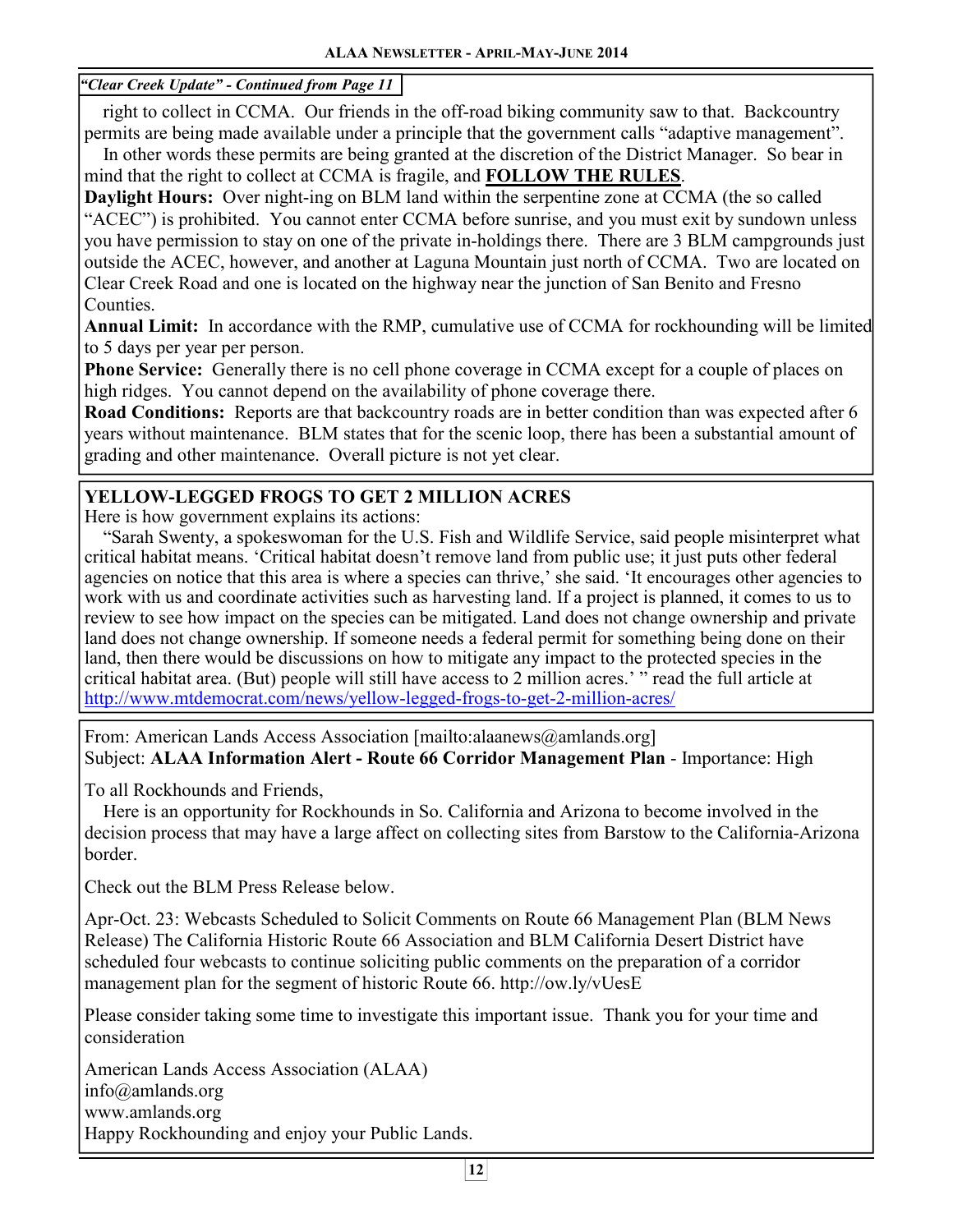### **A GRASS ROOTS SUCCESS MONTANA SUPREME COURT OPINION IN PLWA VS. MADISON COUNTY SUBMITTED BY ANDREW JOHNSON**

 On January 16, 2014 the Montana Supreme Court overturned a lower court decision and assured public access to the Ruby River from bridges on land owned by Atlanta media mogul James Cox Kennedy. The decision sets a precedent that validates all Montana stream and bridge access laws. The Court affirmed a previous decision that two of the county road bridges - Duncan Road and Lewis Lane have a 60-foot wide public easement intersecting the high water mark of the river. This is the decision that led to the Montana Bridge Access law. What's new is that the court essentially threw out the District Court ruling on the third bridge, a bridge on the Seyler lane road . The lower court had mistakenly ruled there was no recreational access on the bridge because it was on a road created by prescription or regular public use and recreational use was not a basis for creation of the prescriptive right -of- way. On Seyler Lane, the case was sent back to District Court with instructions to determine the width of the public road right-of-way which had been established by prescriptive use. Significantly, the Court held that once a prescriptive easement is established, access extends to all public uses including recreational use.

 The Supreme Court justices rejected the District Court ruling that a secondary easement existed to accommodate maintenance by state and county crews and recognized recreation travel as a legitimate use to road for prescriptive easement status. The Court also emphatically upheld Montana's stream access law, stating "that the State owns all the waters in trust for the People, and that a riparian owner takes his property interest subject to a dominant estate in favor of the public. " John Gibson, President of PLWA, stated "This ruling from the Montana Supreme Court confirms once again that our streams are public resources, and not the exclusive playgrounds for the select few. The public's right to wade or float any river or stream in the state has been recognized, as well as the right to access those streams at bridges crossed by public roads. We want to thank Montana Trout Unlimited and the Montana Wildlife Federation as well as our loyal members for their contributions."

 "We have been involved in this case for over ten years and this decision has justified our efforts," Gibson says. He went on to say that "Much of our success is due to the great work of the Goetz Law Firm in Bozeman who lead us through the legal maze surrounding access to the public waters of Montana."

 What does all this really mean? Stay tuned as the implications reverberate. Maybe it will cause some 'Rolex Ranchers' and misguided legislators to quit messing around with established law. The people have spoken and the law has spoken.

REPRINTED WITH PERMISSION OF PUBLIC LAND / WATER ACCESS ASSOCIATION WWW.PLWA.ORG

### **ATTENTION USERS OF BLUE MOUNTAIN FORESTS**

**JOHN D. GEORGE - BATES, OREGON**

 Forest Access For All (FAFA) is preparing to kick off our outreach/education campaign to all interested parties on the Blue Mountains Forest Plan Revision. FAFA will start holding meetings in June to help interested parties write comments and get them submitted by the Aug 15th deadline. We are already traveling to individual meetings across the Northwest to educate folks on what is going on, and plan on hitting many more throughout the summer. Attached is an advertisement FAFA would like to run or have posted around the area as much as we possibly can. **(Editor's Note: Advertisement will be available on our web site)**

 **Organizations** - If you could please hang this or share it with your membership it would be greatly appreciated. If this could be worked into you monthly newsletter or website that would be great too.

 **Media** - We would like to receive quotes on running this piece in your local paper or media source so that we can maximize participation in the meetings and help as many folks as possible. Our goal would be to have this in each paper around the region next week if that is at all possible. We are working with a limited budget and strategically placing the ad in your media source would be great, your assistance on to how to most cost effectively do that would be greatly appreciated. We are still working on our venues for the meetings, and will have an updated version of this flier to reprint by the end of May or very first part of June. Any questions please feel free to call me at 541-805-4609 or the number on the flyer.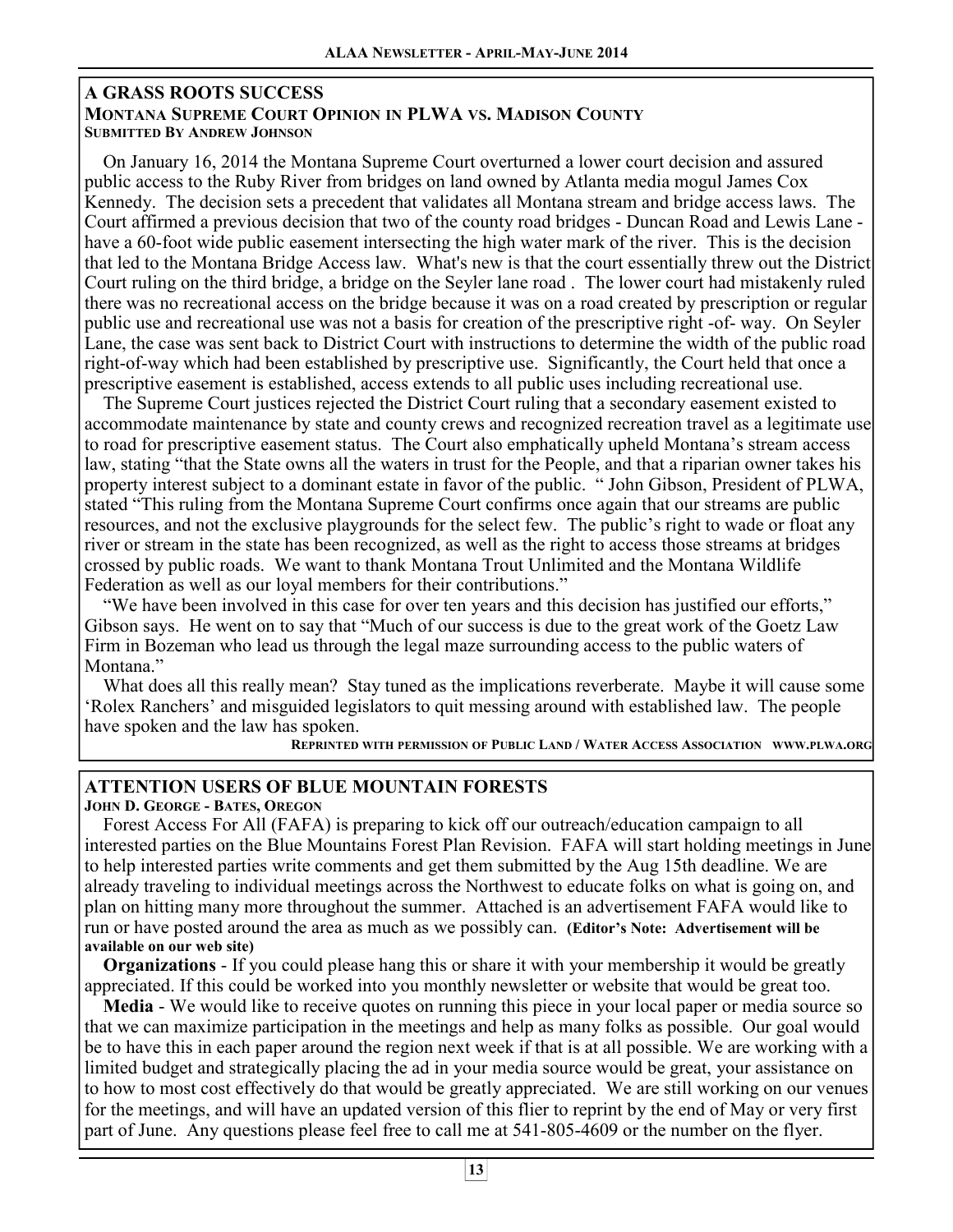# **SHARE ACT (H.R. 3590)**

## **WOULD PROTECT RECREATIONAL ACTIVITIES ON PUBLIC LAND**

 Rockhound Don Van Dyke, a member of the Indian Mounds Rock & Mineral Club of Wyoming, Michigan, was looking through the March 7th issue of *Huizenga Huddle*, a weekly report put out by Bill Huizenga, the U.S. Representative for his district. He saw the following paragraph regarding some recent legislation:

 "Sportsmen's Heritage and Recreational Enhancement (SHARE) Act: As an avid outdoorsman, I believe that Congress needs to protect access to federal lands so that sportsmen can continue to fish and hunt, and that recreational activities (like snowmobiling) continue to increase economic activity in rural communities. This legislation passed the House by a vote of 268-154."

 Don says, "Upon reading this I sent him an e-mail requesting that 'rockhounds' be included as sportsmen, and received the following letter from him. As rockhounds we are 'hunters' and 'sportsmen' and should have the same privileges as they have."

 -------------------------------------------------------------------------------- Representative Huizenga's reply, March 17, 2014:

--------------------------------------------------------------------------------

Dear Mr. Van Dyke:

 Thank you for contacting me to share your support for the Sportsmen's Heritage and Recreational Enhancement (SHARE) Act, as well as your thoughts on opportunities for "rockhounds," or citizens who wish to look for rocks and minerals for their personal use. I appreciate hearing from you and welcome this opportunity to respond.

 The ability of sportsmen to hunt, fish, and shoot on public land is under constant threat from the Obama administration and overzealous environmental groups. Many of their proposals will block access to public land, prohibit many popular recreational activities, and ban certain types of ammunition.

 Some recent examples include: The Environmental Protection Agency (EPA) considering banning lead ammunition and tackle, the Bureau of Land Management (BLM) proposing the elimination of recreational shooting on public lands, and the U.S. Forest Service (USFS) spending significant resources examining a ban on hunting and snowmobiling in our own Huron-Manistee National Forest.

 Recently, Rep. Bob Latta (R-OH) took action by introducing the SHARE Act or H.R. 3590. This bill consolidates eight previously introduced pro-sportsmen legislation, many of which I already cosponsor, into one bill which has been referred to the House Committees on Agriculture, Natural Resources, Transportation and Infrastructure, Energy and Commerce, and Judiciary. The SHARE Act passed the House of Representatives on February 5, 2014, by a recorded vote of 268-154.

 Among other things, this bill protects the traditional right of sportsmen to fish and hunt by removing government roadblocks to these activities on certain public lands and guards against new threats. H.R. 3590 will also defend American jobs by supporting recreational opportunities on these federal lands and reaffirms existing law barring the EPA from banning certain types of ammunition and fishing tackle. Finally, this bill makes the electronic duck stamp permanent and prohibits additional fees from being assessed for commercial filming on federal land and waterways. You will be pleased to learn that I am a cosponsor of the SHARE Act and will be sure to keep your thoughts in mind should it come before the full House of Representatives for a vote.

 Rest assured, I will continue to work in Congress to ensure the west Michigan traditions of hunting, fishing, and shooting are around for future generations, and in the future I will keep in mind the importance of keeping federal land open to rock and mineral clubs throughout the United States. Please do not hesitate to write or call me in the future.

Sincerely, Bill Huizenga Member of Congress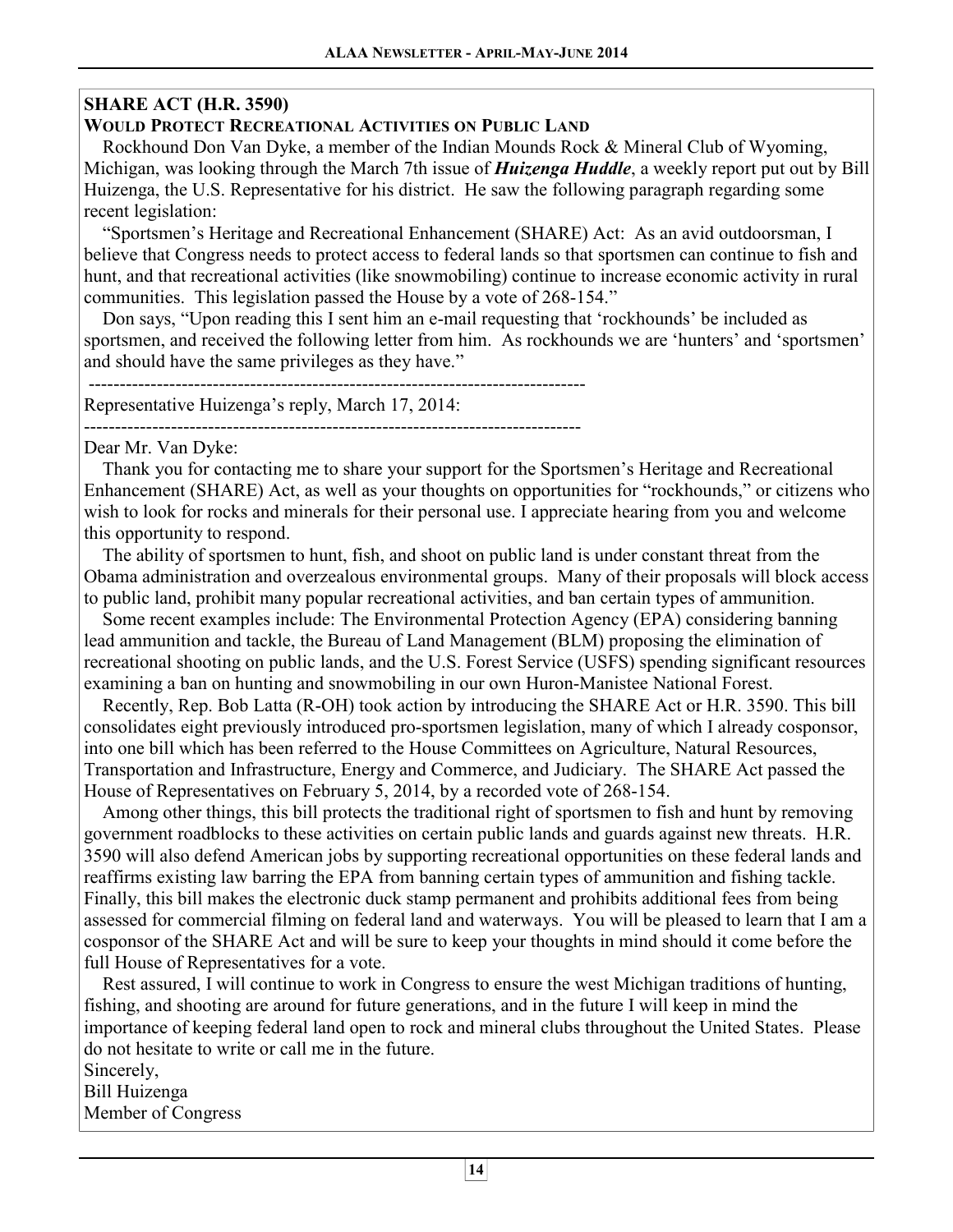### **STINKINGWATER DRAINAGE, HARNEY COUNTY, OREGON GOLDEN OAK PETRIFIED WOOD SHIRLEY LEESON**

 Recently I received a large manila envelope from Tom Robertson. In it was an article by Lindy Steeves, of the Burns Times-Herald with the headline "Ancient forest lost to collectors." There was no note, just the article. It was about Harney County, Oregon which is now high desert but early in ancient history, mid to late Cretaceous (145-66 millions years ago), and very early Paleocene (66-23 million years ago) much of the area lay under a warm, shallow sea. "Remnants of these time periods can be found in the prehistoric Forest near Stinkingwater Creek." "A large stand of fossilized oak trees lay scattered and preserved as stone replicas of the towering giants from prehistoric times." "The Stinkingwater 'Golden Oaks' unique color made them valuable to collectors, they have fallen prey to the commercial market for fossils and petrified wood". "Due to the increased demand for the fossilized wood, the Golden Oaks can no longer be found." "They have been slowly collected by 'rockhounds' and the stand is all but gone."

 "While the original Golden Oaks are gone, the surrounding slopes of the Stinkingwater Mountain are still covered with petrified trees. However they are located on private lands and visitors are not allowed to set foot on the property without direct permission from the owners."

 In another on line site: **www.oregon.com/eastern\_oregon\_cities/burns** under Geology: it says "the petrified forest areas in the Stinking Water Creek Basin offer the best opportunities for the collector of petrified trees and have been posted by the Federal Government to preserve this unusual forest". The remainder of the basin area contains float material of petrified wood pieces. Off Highway 20, past milepost 167, east of Buchanan. (Thanks to Hidemi Kira for this information)

 Do you get a slight hint of 'recrimination' of rockhounds for 'taking away' this petrified wood? Perhaps the writer, above, doesn't know that rockhounds donate some of this to museums, universities and other entities as well as share with the public their collections at gem and mineral shows.

 All this piqued my interest. I contacted Hidemi Kira, 2nd VP of NFMS and a member of the Clackamette club and also an ALAA representative for his club. I asked him about the Golden Oak petrified wood from the area and if anyone would be willing to donate a piece to ALAA. Bea Settle sent, via Hidemi, two pieces of the Golden Oak slabs to me for our ALAA collection. The golden colors in the radiating rings of the slabs are truly beautiful. Now, because of this and the Morrisonite slabs donated by Evelyn and Dom Cataldo of the Lakeside G/M Society, ALAA has begun a collection of material found in the Northwest that may be currently, depending on who you talk to, depleted and no longer available. If anyone is willing to donate a slab of material to the collection, here is what we need; A) The name of the material; B) Where it is found, area and state; C) The name of the person donating it and their club. Contact me at **president@amlands.org** and I will try and arrange to get your material.

 Not quite the 'end of the story.' I met Tom Robertson, a storied dealer and the gentleman who had sent me the article, at the Lakeside club show in Kennewick this past April 25-27, 2014. He had some of the material I've been looking for. Among them a beautiful piece of Golden Oak from Stinkingwater Creek Harney County, Oregon which is now in my personal collection. You know, I've looked at exhibit cases for the past 13 years in the NFMS and never really had a real concern about where the material came from and if it's still available to the public till now. That has changed!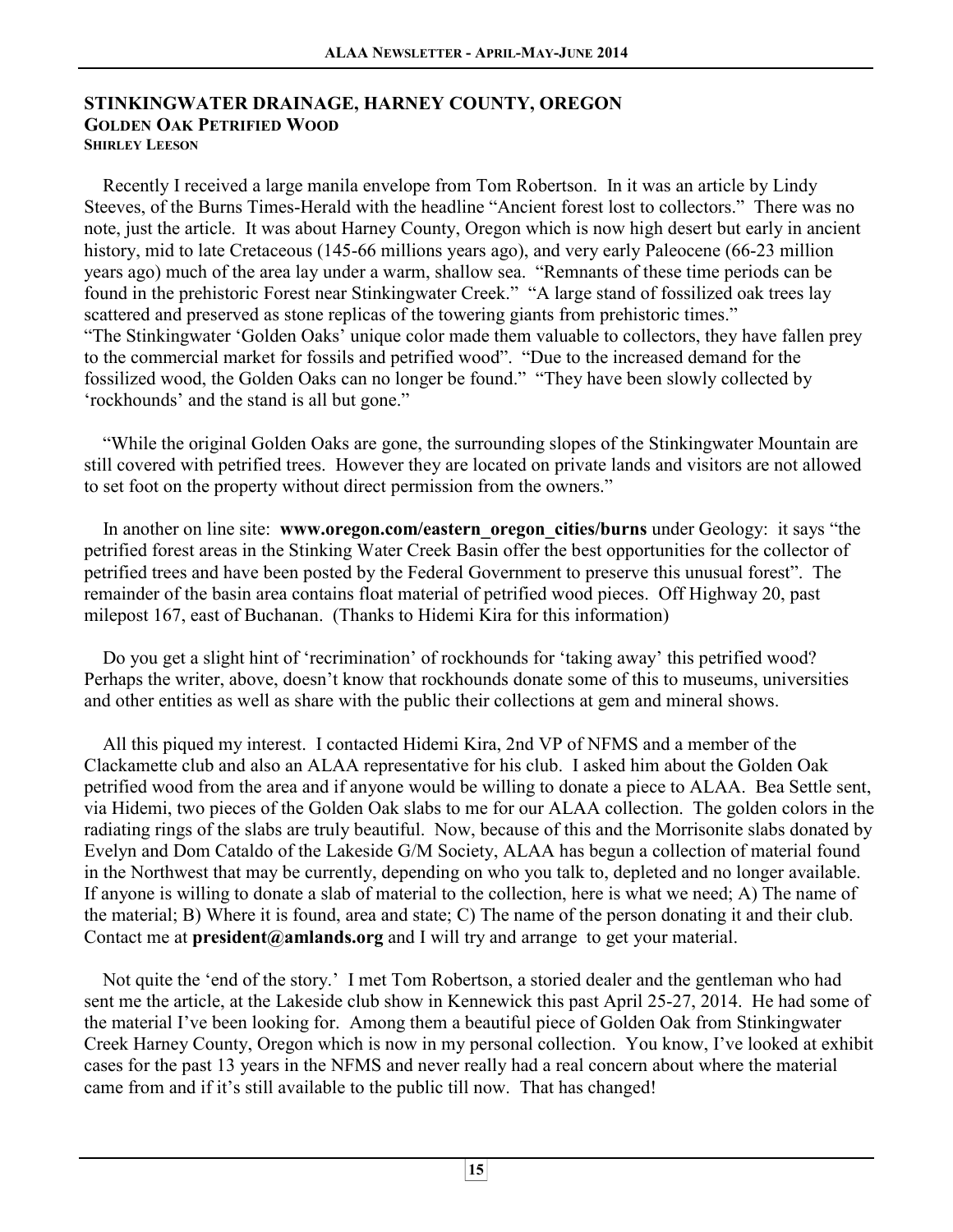## **RS 2477 ROADS RIGHTS-OF-WAY AND OUR PUBLIC LANDS BY ANDY JOHNSON**

 Federal and State Public Lands Management Agencies are moving forward with their plans to update, revise and chart the course of Public Land Management policy on our lands for the next 15 to 20 years. We all need to be reminded and aware of some simple facts as this process plays out on Public Lands within Washington State and elsewhere in our nation. There are some fundamental truths regarding the "RS 2477" law which I would like to share with you in hopes they might not be forgotten and lost in this process of change.  $\mathbf{1}$ 

What is RS 2477 you ask? It is a simply worded and straight forward law. The entire text of RS 2477 reads as follows, "The right-of-way for the construction of Highways across public lands not reserved for public purpose is hereby granted."  $\mathbf{1}$ 

 In 1976 Congress specifically and clearly reaffirmed the validity and intent of RS 2477. Having become a law in 1866 there are those with a mindset now, who argue that RS 2477 is not relevant and consistent with modern public land management policy. But when Congress repealed RS 2477 twentytwo plus years ago and replaced it with many other laws found within the Federal Land Policy and Management Act (FLMPA) they also specifically and explicitly reaffirmed all RS 2477 grants previously made. RS 2477 was a self-executing law. When the conditions were met, the right-of-way was made. No further action by the grantee or by Congress was necessary to validate it. <sup>\*</sup>

 Congress specifically by-passed the Executive Branch of the Federal Government in making RS 2477 grants. Under our Constitution, Congress has the exclusive power to manage and dispose of public lands and property. ""Article IV, Section 3: "The Congress shall have Power to dispose of and make all needful Rules and Regulations respecting the Territory or other property belonging to the United States;"". In 1976 when Congress reaffirmed the RS 2477 right-of-way granting process as original established, it had the total power to do so. The Federal land management agencies really then have no authority over public lands beyond what Congress delegates to them. Ì

 This RS 2477 right-of-way grant is a property right. Therefore, it enjoys the same constitutional and legal protections as any other property. Legally, when the grant was made, the federal government's interest in the land underlying the right-of-way became the "servient estate" and the interest of the rightof-way grantee became the "dominant estate". That means that while the federal government is protected against unnecessary or undue damage to the land underlying the right-of-way, it cannot interfere with the grantee's exercise of its rights.

 The RS 2477 grant also conveyed a bundle of associated rights. These include the right to maintain the road and even upgrade the road. This federal law also is different because state law plays a major role. It can partially determine the scope of these associated rights, how the requirements of the grant offer were met, as well as the width of the right-of-way granted. Ì

 It is legally incorrect to call RS 2477 assertions "claims." The term "claim" suggests that there is some process which must still be followed before the RS 2477 right-of-way is fully granted and valid. In reality, the grant was either validly made before RS 2477 was repealed in 1976 or it was not. If it was, then it is not a *claim* but a valid *grant*, and the *grantee* asserts its validity. If it was not, then it cannot be asserted under a repealed law. The anti-access activists and some federal bureaucrats like to talk about "claims" to confuse the issue. When someone talks about RS 2477 "claims," they are either confused or deceptive.

*Continued on Page 17*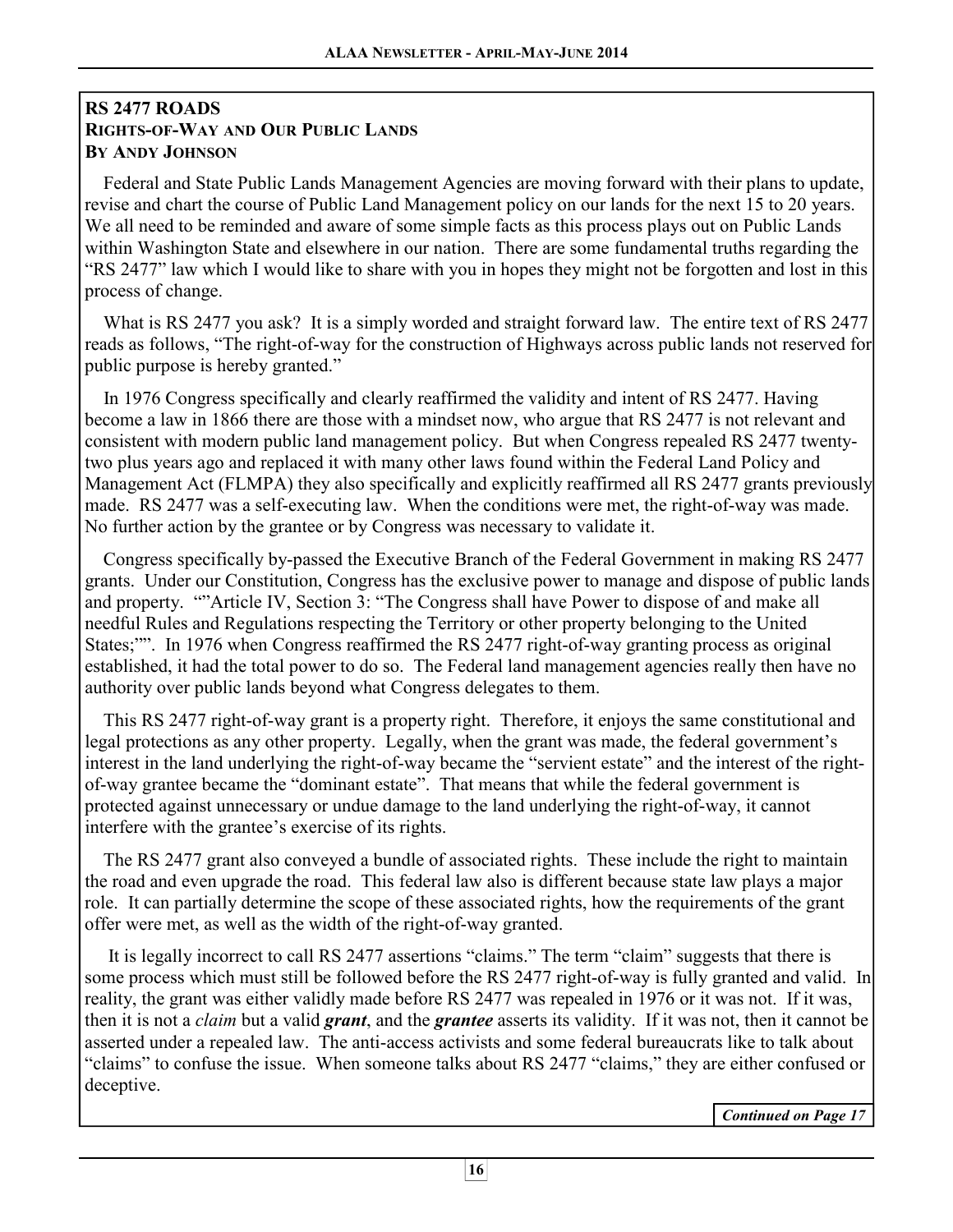### *"RS 2477 Roads" - Continued from Page 16*

Congress granted a right-of-way, not a road. In fact, RS 2477 rights-of-way can host a number of things besides roads. The legal definition of "highway" in the law means not only the frequently-traveled, periodically-maintained roads commonly associated with it, but also other kinds of public ways, including carriage-ways, bridle-ways, foot ways, trails, bridges, and even railroads, canals, ferries and navigable rivers. The essential element in defining "highway" is that whatever the means of transport, the public has the right to come and go at will. Ī

 The present physical condition of a road is totally irrelevant to whether a valid RS 2477 right-of-way exists. This should be obvious, but this is the point on which the anti-access folks are spreading the most misinformation. Whether a road is barely visible on the ground or even has been obliterated for any other reason, the legal status of the right-of-way is not affected. The grantee can legally re-establish the road even if it has totally disappeared. It follows, then, that it is also impossible to determine whether a valid right-of-way exists simply by looking at it. A right-of-way can only be relinquished or abandoned in accordance with state law.

 A valid RS 2477 road can be established merely by the passage of vehicles. The case law and federal policy for over a century are clear: construction by machinery is not required to do so. Anti-access forces are frantically trying to convince the public otherwise. Don't be misled. **No federal land management agency can determine the validity of an RS 2477 assertion**. The agency can only determine for its own administrative purposes whether or not it will recognize the assertion as valid. Constitutionally, only a court can determine the validity. Ĭ

 **No federal agency has the authority to close an RS 2477 road for any reason, period**. This follows logically, but many federal bureaucrats think they have this authority and try to act accordingly. When next you run into one, outline the points listed here and ask them to cite the legal authority by which they claim they can close an RS 2477 road. Ties them in knots. Source: Western Counties' Resources Policy Institute

**Reprinted from Northwest Federation of Mineralogical Societies; April, 2014 Newsletter** 

# **SUMMER SAFETY**

### **BY CHERI GEORGE**

 **MARCH 2011 -** Albert and Rita Chretien left their home in British Columbia, Canada heading for Las Vegas. Armed with maps, GPS and a sense of adventure they took seldom used roads and got stuck.

 After 2 days Albert left their van and went to find help. Seven weeks later Rita was found with the couple's van in Northern Nevada. She had survived on candy, trail mix and water. Albert has not yet been found.

 I keep thinking about Albert and Rita. I don't know their particular situation and reasoning but it also makes me think about our fellow rockhounds.

 How often have we as rockhounds traveled 'where no person in their right mind would go'? How often have we gotten into a situation and then enjoyed the telling of it with laughter? Have we given any thought to "what if"? It could even be something as simple as a dead battery or 2 flat tires. Had it not been for rationing that bag of trail mix Rita would certainly have perished.

 I know all seasoned rockhounds never leave home without being prepared, but it does help to give it some deeper thought to our preparedness. Are you traveling alone? Are you with a group? Do you know where you are headed? Do others know where you are headed? Do you have enough food to last for more than an afternoon picnic?

 As this rockhound season starts ramping up and we are all anxious to get out there on the roads not well traveled and still muddy;

# **PLEASE BE CAREFUL OUT THERE FOLKS!**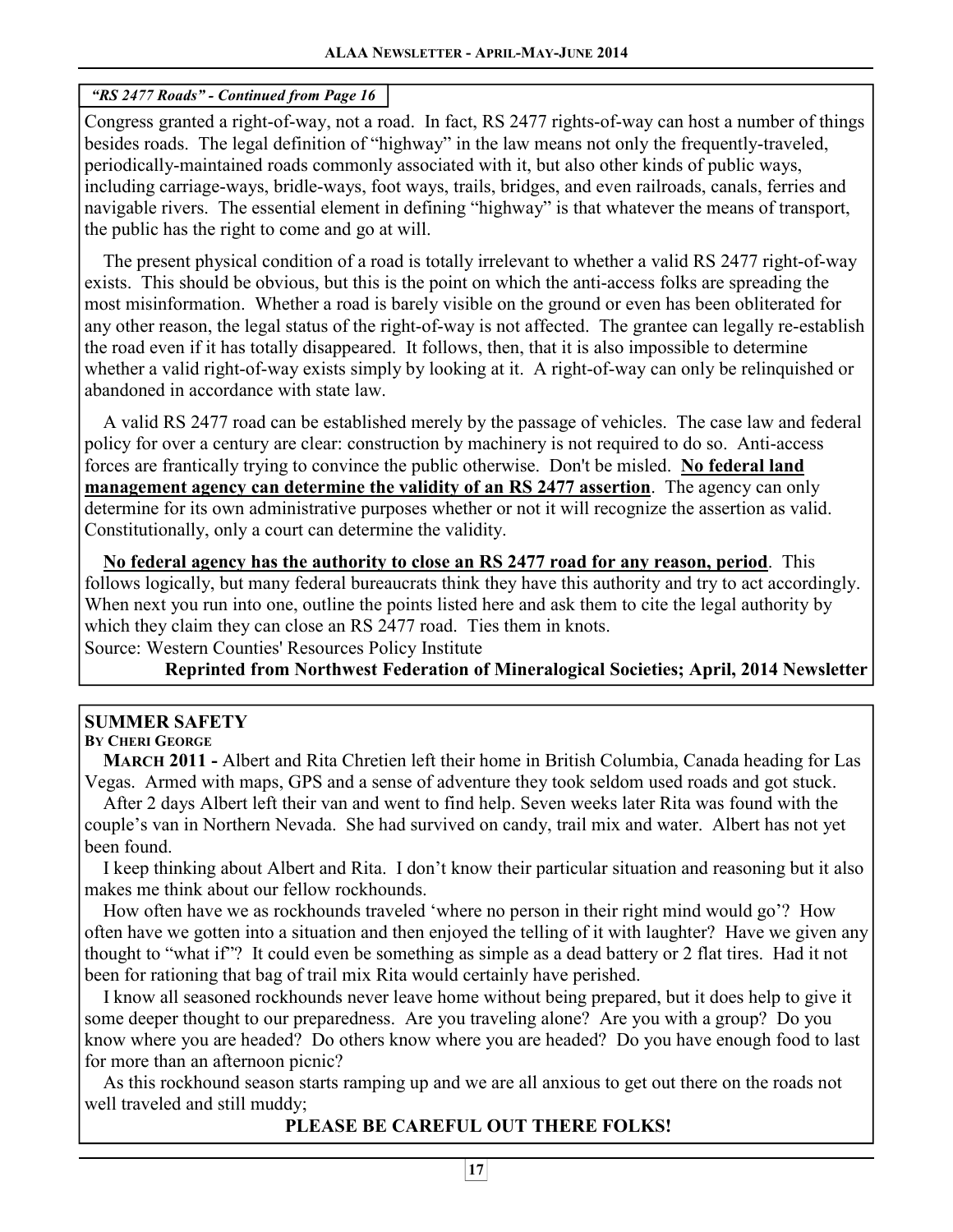### **AN INVITATION FROM THE SPOKANE ROCK ROLLERS TO SET UP A BOOTH FOR ALAA DURING THEIR RECENT SHOW SHIRLEY LEESON, ALAA PRESIDENT**

 I received an e-mail from Dean McGill, of the Rock Rollers asking if someone from ALAA was available for a free booth at their show. This was November, 20**13** and the weather was good in Southern California. The Show was March 28-30, 29**14** and the weather was awful. On top of that reservations for that weekend in Spokane Valley was nil because of a state tournament. So our closest motel was in Coeur D'Alene, Idaho, 40 miles away. But everything turned out well in the end.

The booth was successful and we met a wonderful group of people attending



 the show from all over the eastern part of Washington, and Northern Idaho. Bev Bockman the ALAA rep for Northern Idaho Mineral Club and also a member of Rock Rollers was there and we enjoyed a visit. Everett Headrick, ALAA Representative for Northern Idaho was also there. It's always good to see Emmett.

 There were lively discussions on closures of collecting sites by the Forest Service and BLM and strategy as to what we all might do to stop or at least slow it down. **EVERETT HEADRICK BEV BEV BEV BEV BEV BEV BEV** 



I saw some beautiful jasper from the northwest area that is famous, world-wide.

 And that produced more concern and lots of rumors about claims, collecting sites and the availability of some of this famous material. Morrisonite and Willow Creek to name two of the most famous. And of course the Bruneau Jasper claims that have been closed down by the BLM in Idaho because the reclamation bond they wanted the claim owners to pay, per year, was in the thousands of dollars that they just didn't have.

 We had a visit with the new Rock Roller ALAA representative Tom Long, who was enthusiastic about working with ALAA.

 We told the crew that we were going to leave Sunday morning from Coeur D'Alene instead of driving back to the show 40 miles and then leaving from there at noon.

 It was a good thing, as I mentioned earlier the weather was awful. On our way from Salmon, Idaho over the Lost Trail Pass on the border of Idaho and Montana we were our own snow plow. Slushy snow and driving winds. On our way back we passed the summit between Idaho and Montana with high winds and heavy rains. When we reached Missoula and settled in for the night we saw on TV that the pass we had gone over earlier had had a severe mud/snow slide and I-90 was closed. Boy, did we luck out.



**TOM LONG**

 We want to thank the Rock Roller crew for a wonderful time during the show and for allowing me to pick their brains on jaspers of the northwest. I have learned a valuable lesson. More on this in another article.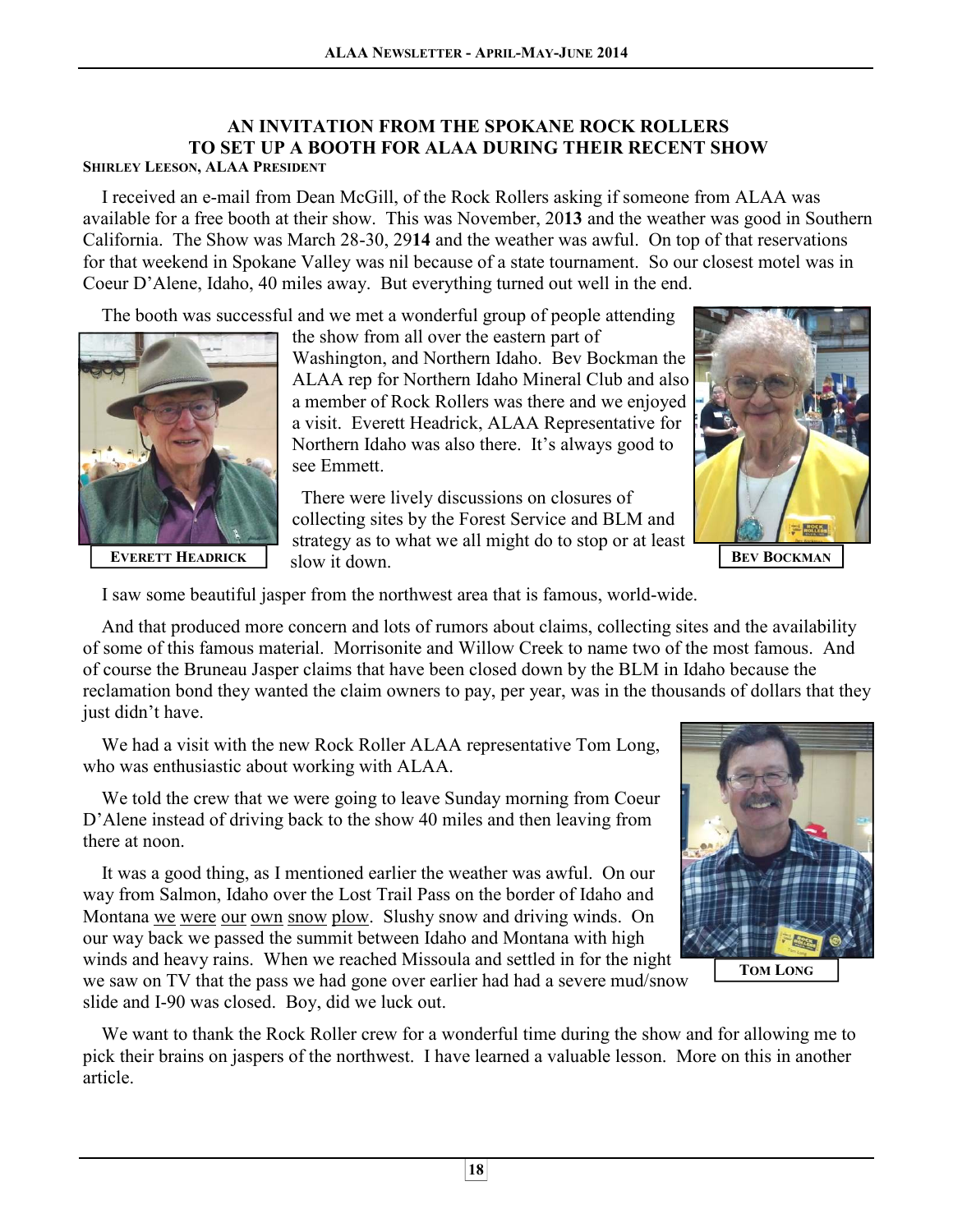### **AMERICAN LANDS ACCESS ASSOCIATION, INC. 2013-2014 OFFICERS & DIRECTORS**

### **OFFICERS**

### **PRESIDENT**

SHIRLEY LEESON 6155 Haas St. La Mesa CA 91942 **president@amlands.org** 

### **VICE-PRESIDENT**

LAUREN WILLIAMS 957 E Elva St Idaho Falls ID 83401 **vice\_president@amlands.org** 

### **SECRETARY**

SUSY MARTIN PO Box 900279 Palmdale CA 93590 **secretary@amlands.org** 

#### **TREASURER**

FRANK MULLANEY PO Box 54398 San Jose CA 95154 **treasurer@amlands.org** 

### **MEMBERSHIP**

CHERI GEORGE PO Box 54398 San Jose CA 95154 **membership@amlands.org** 

### **DIRECTORS**

#### **PERMANENT DIRECTORS:**

| Dee Holland, Registered Agent, Idaho | John Martin, Webmaster | Tom Burchard, Newsletter Editor |
|--------------------------------------|------------------------|---------------------------------|
| agent@amlands.org                    | webmaster@amlands.org  | editor@amlands.org              |

#### **THREE YEAR TERMS:**

Evan Day, Northwest **director\_8@amlands.org**  Kim Campbell Erb, California **kim\_erb@amlands.org** 

### **TWO YEAR TERMS:**

Marion Roberts, California **mroberts@amlands.org** 

Jon Spunaugle, Northwest **director\_7@amlands.org** 

> Tom Noe, Midwest **director\_2@amlands.org**

**director\_5@amlands.org** 

Amy Granat, California **amy.granat@amlands.org** 

**ONE YEAR TERM:** 

Dr. Bob Carlson, Rocky Mountains **Dr.bob@amlands.org** 

Doug True, Northwest

John Wright, Southeast **director\_6@amlands.org** 

### **CURRENT ALAA STATE REPRESENTATIVES**

Contact information for representatives can be found at

#### **www.amlands.org**

#### **CALIFORNIA**

### **IDAHO**

| <b>MICHIGAN</b> ························· Marve Starbuck |  |
|----------------------------------------------------------|--|
| MISSISSIPPI ················· John Wright                |  |
| <b>MONTANA</b> Doug True                                 |  |
| NEBRASKA ·················· Susy McMahan                 |  |

| <b>NEVADA</b> <i><b>With Charles Contains</b></i> Norvie Enns |  |
|---------------------------------------------------------------|--|
| <b>NEW MEXICO</b> ·············· Bob Carlson                  |  |
| <b>NORTH CAROLINA</b> ·· Carl Talbott                         |  |
| <b>OHIO CONSERVING</b> Tom Noe                                |  |

**OREGON**  North East ······················ John George

**OKLAHOMA**··············· Richard Jaeger **SOUTH DAKOTA**······· Jan Baumeister

**TEXAS**·························· Terry Proctor **UTAH**···························· Evan Day

### **WASHINGTON**

Central···························· Andy Johnson